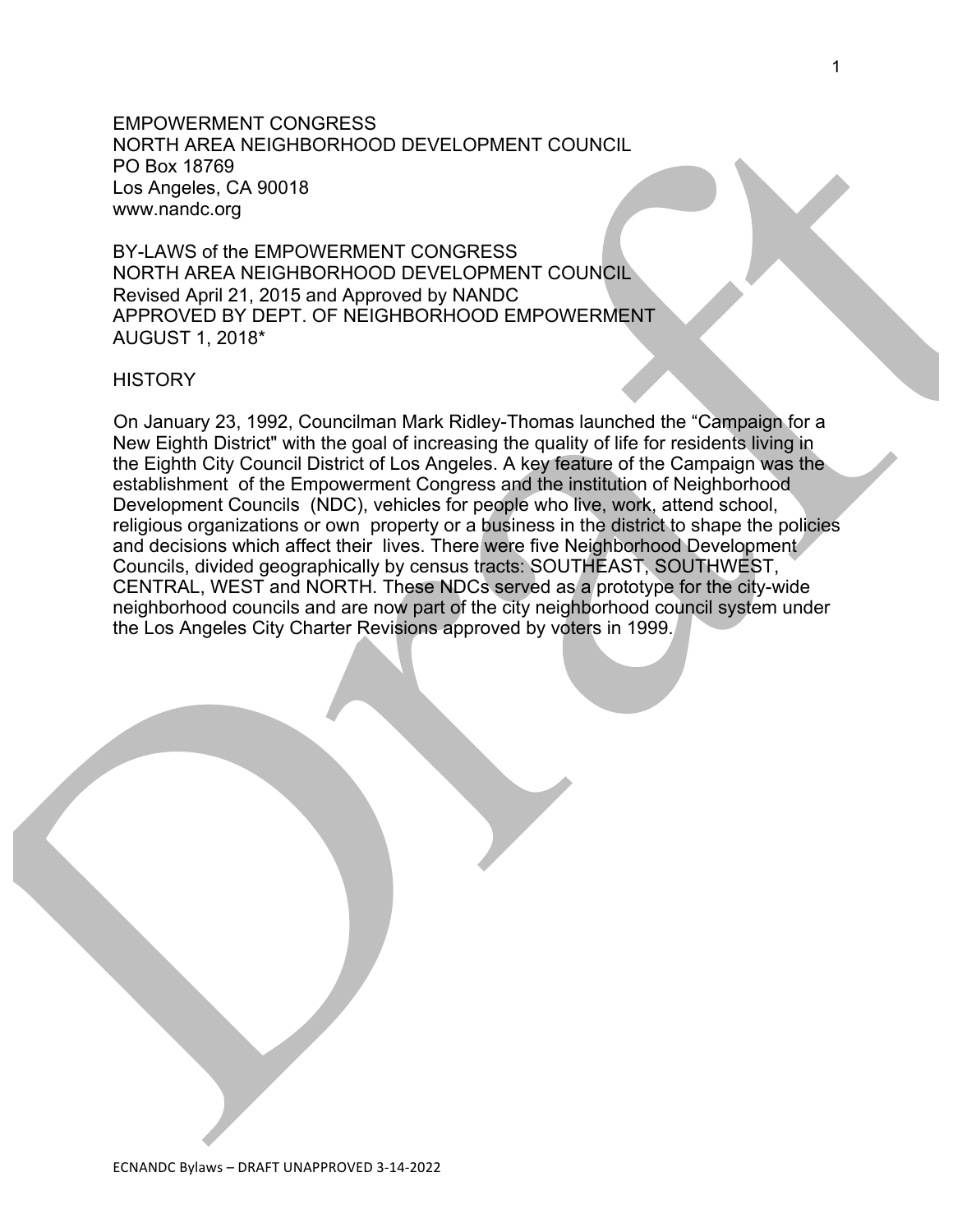| <b>TABLE OF CONTENTS</b> |  |
|--------------------------|--|
|                          |  |
|                          |  |
|                          |  |
|                          |  |
|                          |  |
|                          |  |
|                          |  |
|                          |  |
|                          |  |
|                          |  |
|                          |  |
|                          |  |
|                          |  |
|                          |  |
|                          |  |
|                          |  |
|                          |  |
|                          |  |
|                          |  |
|                          |  |
|                          |  |
|                          |  |
|                          |  |
|                          |  |
|                          |  |
|                          |  |
|                          |  |
|                          |  |
|                          |  |
|                          |  |
|                          |  |
|                          |  |
|                          |  |
|                          |  |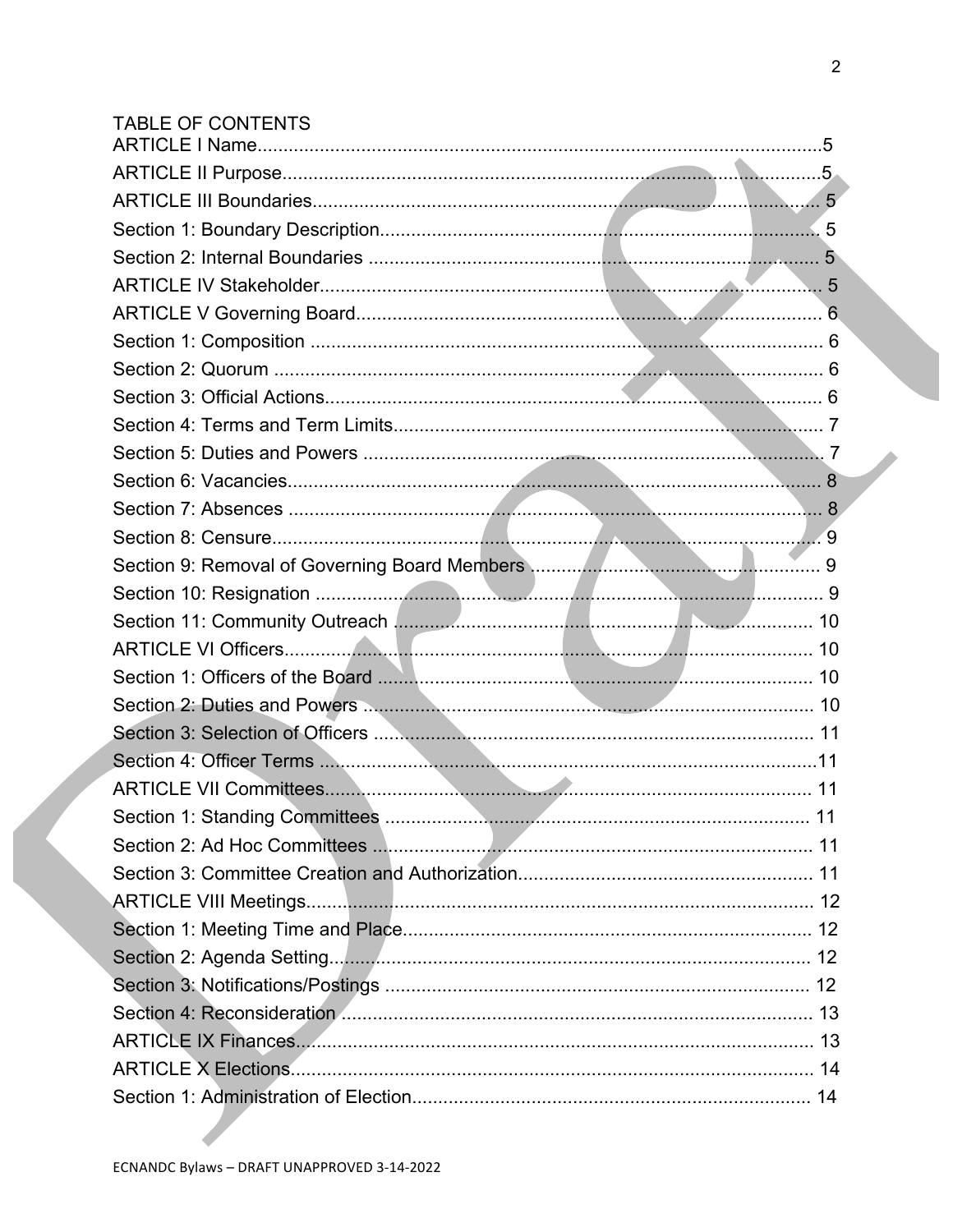$\mathbf{3}$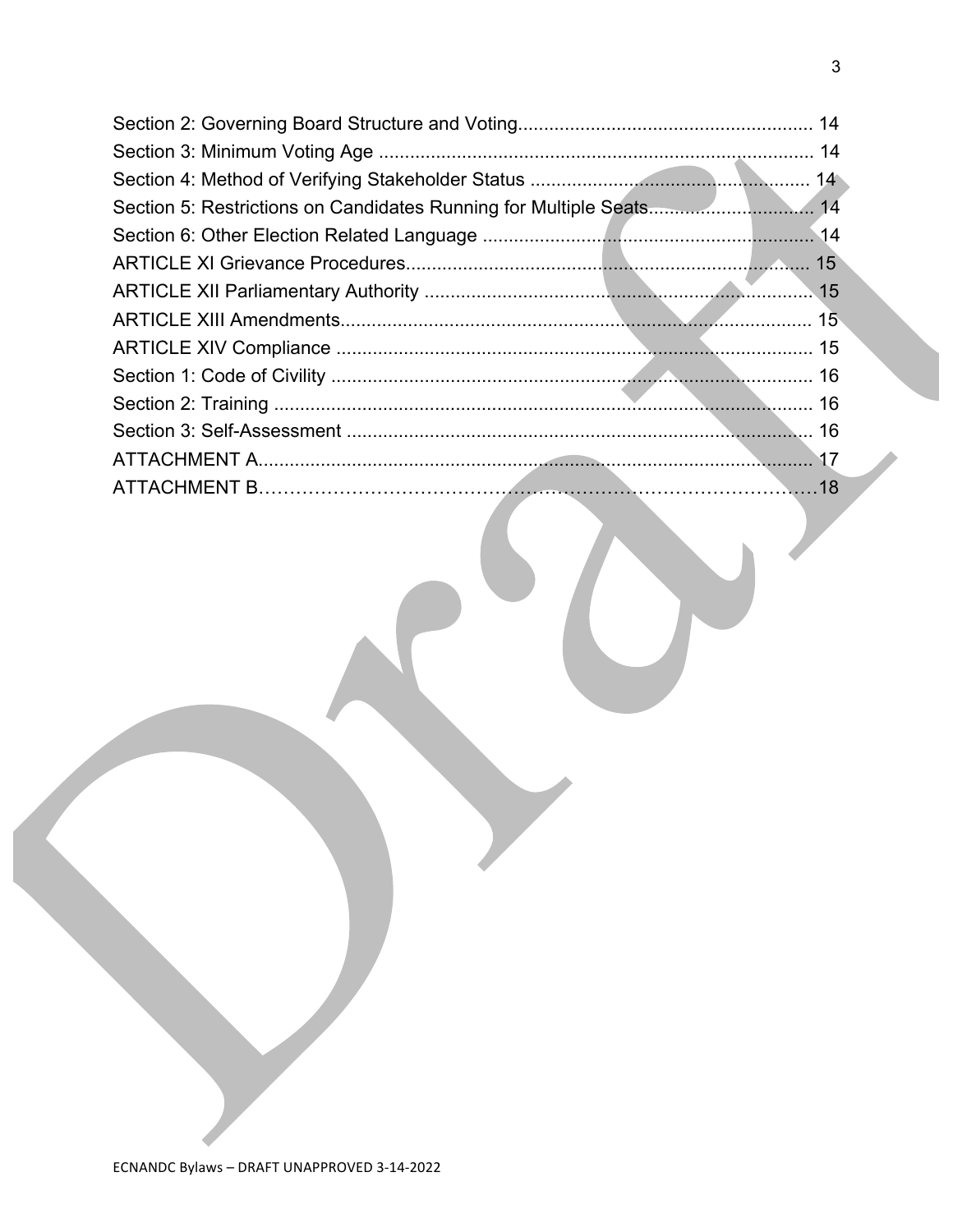## **ARTICLE I Name**

The name of this Neighborhood Council is the Empowerment Congress North Area Neighborhood Development Council (ECNANDC or Council).

## **ARTICLE II Purpose**

The purpose of this Council is to work with elected officials to improve the quality of life in communities within the Council boundaries. The Governing Body and stakeholders identify community concerns and work with City officials to identify resources to address issues and develop solutions.

- A. The mission of the Council is to:
	- 1. Engage residents in efforts to create safer and healthier environments;
	- 2. Educate constituents to make more informed decisions regarding the condition of their neighborhoods; and
	- 3. Empower stakeholders to effect positive change in their communities.
- B. The **POLICY** of the Council is:
	- 1. To respect the diversity, dignity, and expression of views of all individuals, groups, and organizations within the community and/or involved in the Council;
	- 2. To remain non-partisan with respect to political party affiliation and inclusive in our operations including, but not limited to, the process of electing or selecting the Board of Directors, Officers, and committee members, as hereinafter set forth;
	- 3. To utilize the Early Notification System (ENS) to inform the Council and Community Stakeholders of matters involving the City and our community in a way that is tailored to provide opportunities for involvement in the decisionmaking process;
	- 4. To encourage all Stakeholders to participate in activities of the Council;
	- 5. To prohibit discrimination against any individual or group in our operations on the basis of race, religion, color, creed, national origin, ancestry, sex, gender identity, sexual orientation, age, disability, marital status, income, homeowner/renter status, or political affiliation; and
	- 6. To have fair, open, and transparent procedures for the conduct of all Council business.

## **ARTICLE III Boundaries**

The Council has an estimated minimum of 20,000 people. As illustrated on Attachment A – Map of Empowerment Congress North Area Neighborhood Development Council, the geographic area is defined by the following:

## **Section 1: Boundary Description**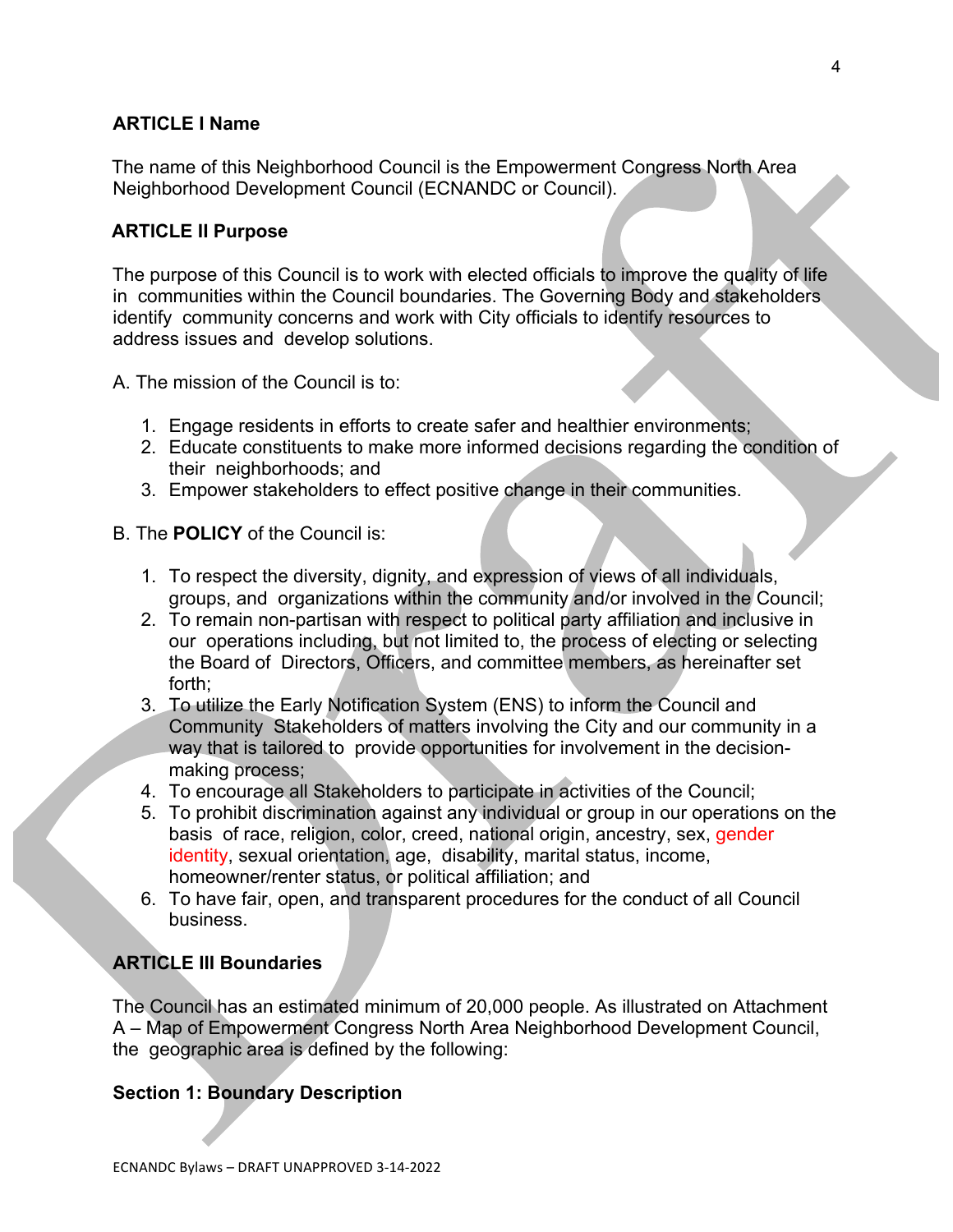- A. Martin Luther King Blvd, Southern boundary;
- B. 10 FWY, Northern boundary;
- C. 110 FWY, Eastern boundary;

D. Arlington between Martin Luther King Boulevard and Jefferson Boulevard and Western Avenue between Jefferson Boulevard and the 10 FWY, Western boundary.

**Shared space boundaries**: The Exposition Park Complex or Exposition Blvd. on the North; Figueroa Street on the East; Vermont Avenue on the West, and Martin Luther King, Jr. Blvd. on the South.

#### **Section 2: Internal Boundaries**

A. Area 1: 10 Freeway, Western, Jefferson, Vermont, Adams, Hoover

B. Area 2: Jefferson, Arlington, MLK, 110 Freeway, Exposition, Normandie

C. Area 3: Exposition, 110 Freeway, 10 Freeway, Hoover, Adams, Vermont, Jefferson, Normandie

### **ARTICLE IV Stakeholder**

Neighborhood Council membership is open to all Stakeholders. "Stakeholders'' shall be defined as those who live, work or own real property in the neighborhood and also to those who declare a stake in the neighborhood as a community interest stakeholder, defined as a person who affirms a substantial and ongoing participation within the Neighborhood Council's boundaries and who may be in a community organization such as, but not limited to, educational, non-profit and/or religious organizations. Members of the Council shall be referred to as "Community Stakeholders."

### **ARTICLE V Governing Board**

#### **Section 1: Composition**

The Council Governing Board (Board) is comprised of stakeholders as defined within Article IV of these bylaws. The Board will consist of fifteen (15) total board seats

A. Elected Positions:

- 1. President
- 2. Vice President
- 3. Secretary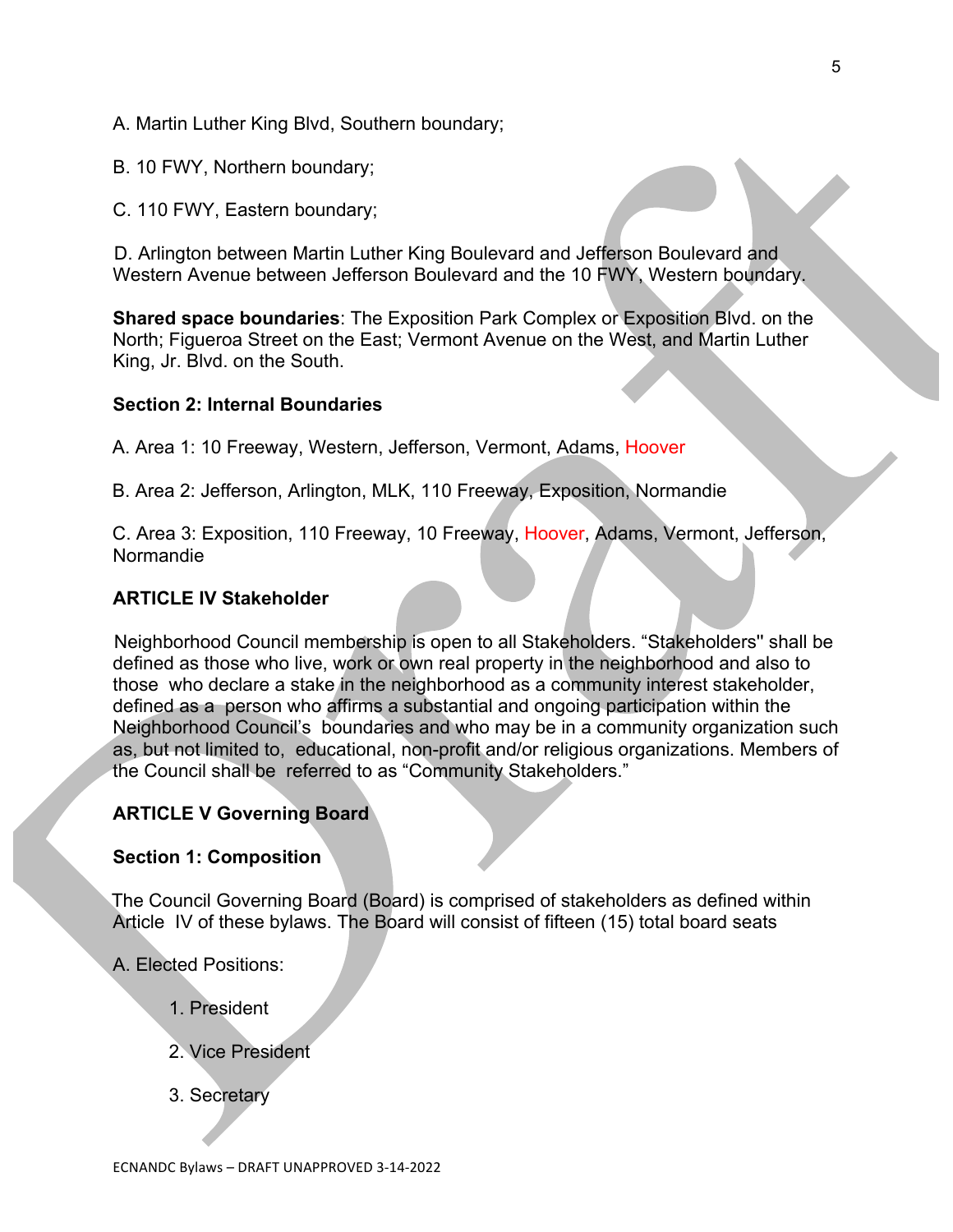4. Six (6) Neighborhood Representatives (two (2) representatives for each of the three(3) specific geographic sub-areas within the ECNANDC)

5. (1) At-Large Representatives

B. Appointed Positions: A Candidate's application for appointment seat on the Governing Board shall include:

(i) Resume and letter from the applicant stating the position they are applying for and describing the value they would add to the community as a member of the governing board, indicating a willingness to serve their designated term, and accepting responsibilities of the office.

(ii) Petition signed by a minimum of fifteen (15) stakeholders in support of the application. Signatures shall include name, address, and, where possible, e-mail address for each stakeholder. Petition may be submitted via hard copy or electronically.

(iii) Copies of the application shall be posted on the ECNANDC website for public review prior to a vote. Addresses, telephone numbers and e-mail addresses are public record, but are held for administrative review only and shall not be made public via the website.

## **Governing Body Appointed Positions:**

- 1. Two (2) At-Large Representatives
- 2. Treasurer
- 3. Business Representative
- 4. USC Staff/Student Representative

No single Stakeholder group shall hold a majority of Board seats unless extenuating circumstances exist and are approved by the Department of Neighborhood Empowerment ("Department").

### **Section 2: Quorum**

The quorum shall be 50% Plus One of the sitting Board members.

## **Section 3: Official Actions**

A simple majority vote by the Board members present and voting, not including abstentions, at a meeting where there is a quorum shall be required to take official action.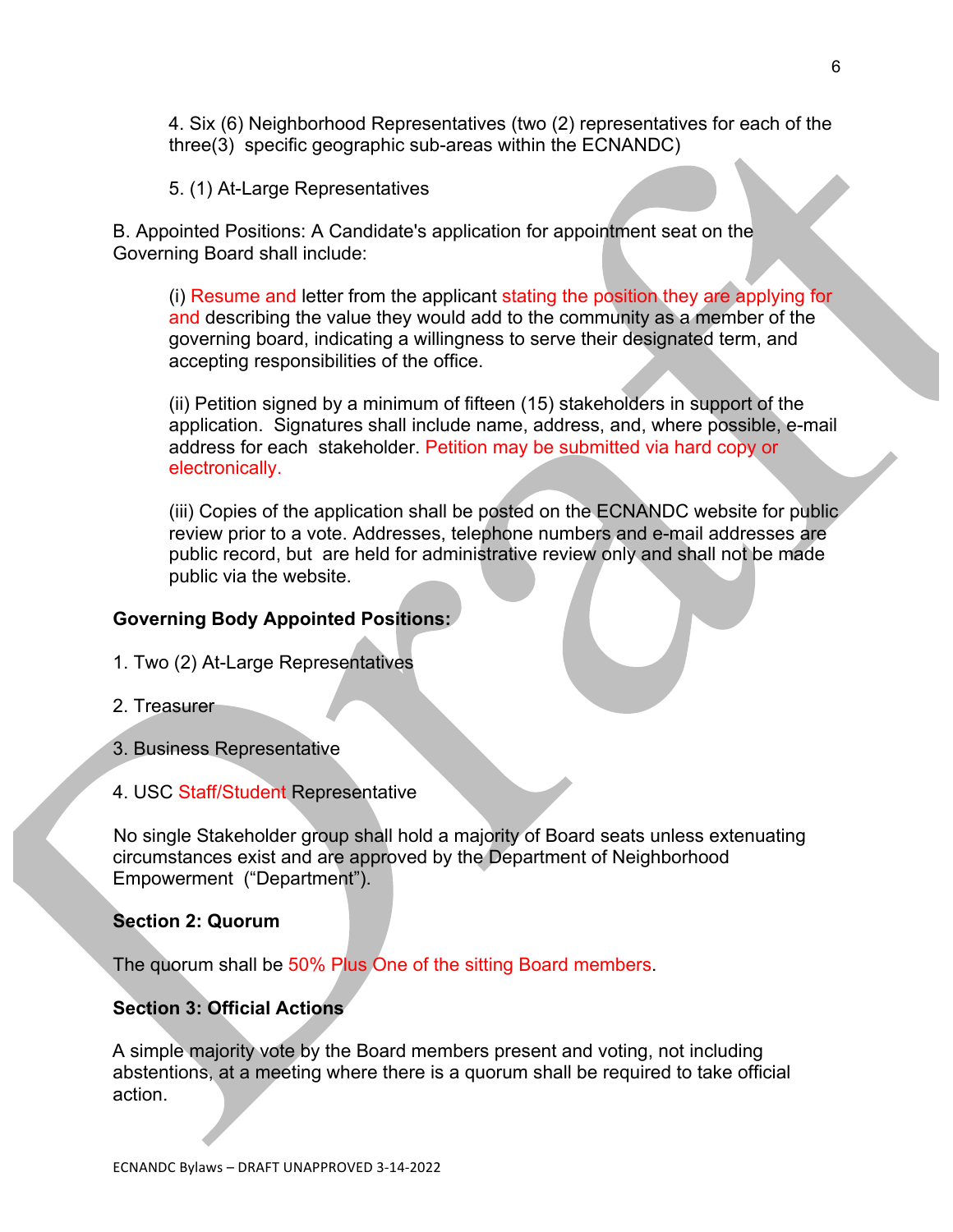Abstentions will be counted as a non-vote and will not be included in the final vote action. Only yes or no votes will be counted towards an action item.

## **Section 4: Term and Term Limits**

Board members shall serve a two year term commencing after being seated. There are no term limits.

## **Section 5: Duties and Powers**

Purpose of the Board - The Board guides and coordinates the work of the Council. The Board, individually and through committees and other structures, assists residents to organize and address matters of concern in their neighborhoods. These concerns are addressed with City officials and / or staff as they work to identify available resources.

A. Duties of the Board

- 1. Provide leadership on the Council;
- 2. Plan community meetings, events and activities;
- 3. Monitor issues within the Council boundaries;
- 4. Participate in ongoing projects, events and activities;

5. Attend scheduled community and planning meetings, either in person or as specified in the rules & procedures; and

6. Keep stakeholders informed of meetings and actions taken by the Council.

7. Board members shall serve on at least one (1) ECNANDC committee and must attend every month.

## B. Work of the Board

- 1. Identifying issues and coordinating projects to address issues;
- 2. Holding monthly regular meetings and quarterly special Town Hall Meetings;
- 3. Creating and supporting Ad Hoc Committees as needed;
- 4. Establishing policies & procedures;
- 5. Creating Standing Committees and supporting their work and activities
- 6. Participating in an annual strategic planning meeting;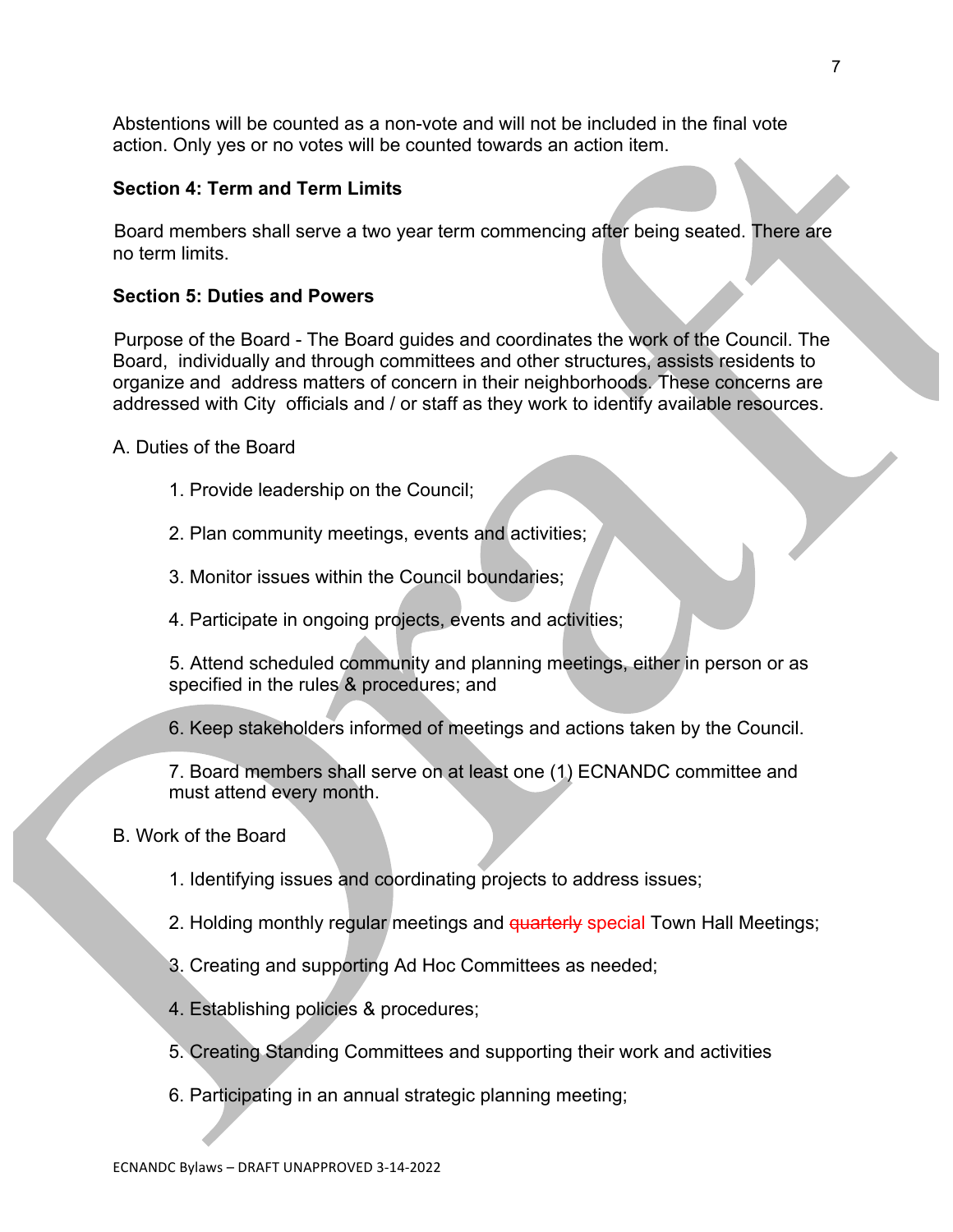7. Participating in Community Outreach;

8. Volunteering for execution of ECNANDC events.

C. Special Board Roles: Parliamentarian - Board selects current board member by majority vote and will act as a dual role with their current board position. Interprets all governing documents and consults with the City Attorney's office as directed by the Board regarding legal documents for the Neighborhood Council. Not limited to just the bylaws and Brown Act.

D. In addition to above, Neighborhood Area Representatives shall:

1. Post notices of all Board meetings;

2. Actively serve on at least one (1) committee and perform other duties as directed by the President; and

3. Identify and monitor issues within the Council boundaries with particular attention to their specific areas by attending local meetings in their areas and/or staying in touch with their area stakeholders;

4. Members of the Board shall not concurrently hold office as a governing body member in any other Neighborhood Council;

5. Attend block club or neighborhood association meetings in their area at least once every two months and report their findings to the full board;

6. At-Large Representatives shall have the same duties and responsibilities as the Area Representatives and shall focus on areas as directed by the President;

7. Board members shall make up one absence per month from the required attendance of Standing Committees and/or block clubs/neighborhood associations meetings by instead attending an ECNANDC-recognized community event. Such events shall be defined as any event for which ECNANDC designates a representative during a Board meeting.

### **Section 6: Vacancies**

A vacancy on the Board shall be filled by the following procedure:

A. Any Stakeholder(s) interested in filling a vacant seat on the board shall submit a written application packet to the Secretary or member of the Executive Board. The application should include:

(i) Resume and letter from the applicant stating the position they are applying for and describing the value they would add to the community as a member of the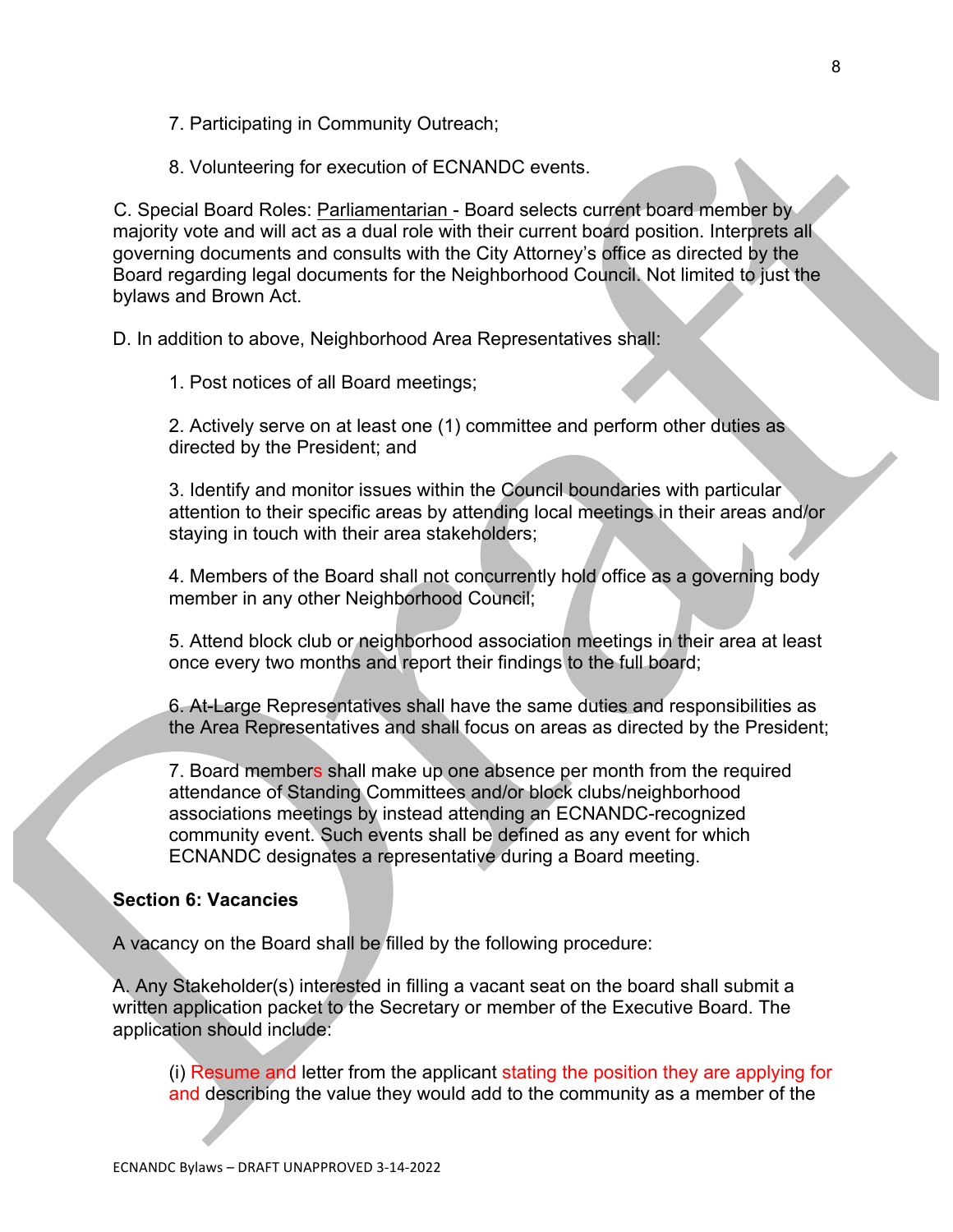governing board, indicating a willingness to serve their designated term, and accepting responsibilities of the office.

(ii) Petition signed by a minimum of fifteen (15) stakeholders in support of the application. Signatures shall include name, address, and, where possible, e-mail address for each stakeholder. Petition may be submitted via hard copy or electronically.

(iii) Copies of the application shall be posted on the ECNANDC website for public review prior to a vote. Addresses, telephone numbers and e-mail addresses are public record, but are held for administrative review only and shall not be made public via the website.

B. The Secretary shall ensure that the matter is placed on the agenda for the next regular meeting of the Board.

C. Within ninety-six (96) hours (4 days) of receiving notice of the vacancy, the Secretary shall disseminate notice of the vacancy by all methods used to notice regular Board meetings.

D. When one (1) or more stakeholders have made application for a vacant seat, the Secretary shall include a vote to act on the application(s) in the next duly-noticed meeting of the Board.

E. All board members shall cast a hand vote unless a board member calls for a paper ballot. Abstentions are counted as a non-vote and shall not be considered with the yes and no votes and shall not be considered in the final tally. If a paper ballot is called for, ballots will be provided and passed out by the Secretary. Ballots will be given to the secretary once votes are cast. Votes will be tallied by the Secretary and at least one other executive board member. Paper ballots will be stored for one year. Final results will be signed by the Secretary or President.

F. The Board shall recruit applicants to fill all vacancies.

G. When the aforementioned process is used to fill a vacant seat, that seat shall be filled only until the next general election is held to fill all seats on the Board. In no event shall a vacant seat be filled where the election to fill vacant seats on the Board is scheduled to be held within sixty (60) days from the date the applicant tenders a written application packet to the Secretary.

### **Section 7: Absences**

A. A Board member who has four (4) total absences, unexcused and or excused from board meetings in any twelve (12) month period is to be considered a vacant seat, at the discretion of the Board President.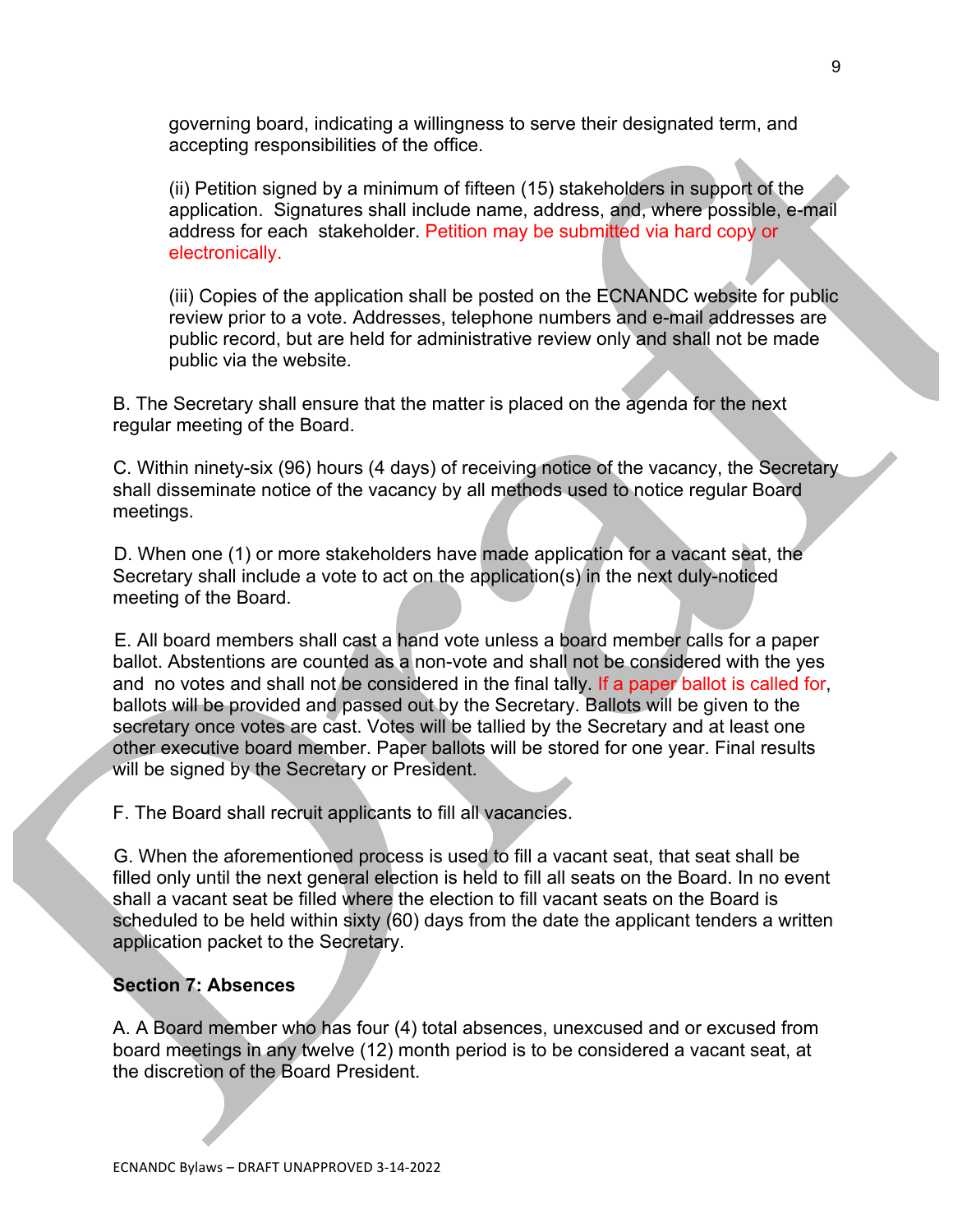B. A committee member who has four (4) total absences, unexcused and or excused, from committee meetings in any twelve (12) month period is to be considered a vacant seat on the committee, at the discretion of the Committee Chair.

### **Section 8: Censure**

The purpose of the censure process is to place a Board member on notice of misconduct and to provide the Board member with an opportunity to correct the misconduct. The Neighborhood Council ("Neighborhood Council") may censure any Board member at a regular or special meeting open to the public following a good-faith determination by the Neighborhood Council Board that the member has engaged in conduct that is contrary to rules and regulations applicable to the Board or that impedes the orderly business of Board operations. Grounds for censure include, but are not limited to, persistent disruptive conduct at meetings, violations or abuses of the Board's bylaws or rules, violations of the Code of Conduct, acting on behalf of the Board without authorization, and misuse or abuse of the censure or removal process by acting in bad faith.

The Board shall use the following procedure when censuring a Board member:

1. A motion to censure a Board member may be initiated by any three (3) Board members. Those Board members shall not constitute a majority of the quorum of any Neighborhood Council body, such as a committee. The motion shall be delivered to any officer of the Board or a specific officer or member of the Board as may be specified in the bylaws or standing rules of the Neighborhood Council. The motion shall be in writing and provide the specific facts and grounds for the proposed censure including the date(s) and specific conduct relied upon for the motion. The motion shall not be based upon conclusions, e.g., "for alleged violations of the Code of Conduct" but shall contain factual statements that describe conduct only and are not intended to embarrass or humiliate the board member.

2. The Board member, group of Board members or committee responsible for setting the final Board agenda shall include the motion on the agenda of the next regular or special Board meeting scheduled at least thirty (30) days following the delivery of the proposed censure motion.

3. The Board member subject to censure shall be given a minimum of thirty (30) days prior written notice, which may include email sent to the last email address on file with the Neighborhood Council, of any meeting at which the motion to censure will be considered. The notice shall provide the specific facts and grounds for the proposed censure as specified in 1 above. The Board shall also provide a copy of the notice to the Department of Neighborhood Empowerment a minimum of thirty (30) days prior to the meeting at which the motion to censure will be considered.

4. The Board member subject to censure shall be given a reasonable opportunity to be heard at the meeting, either orally or in writing, prior to the Board's vote on a motion of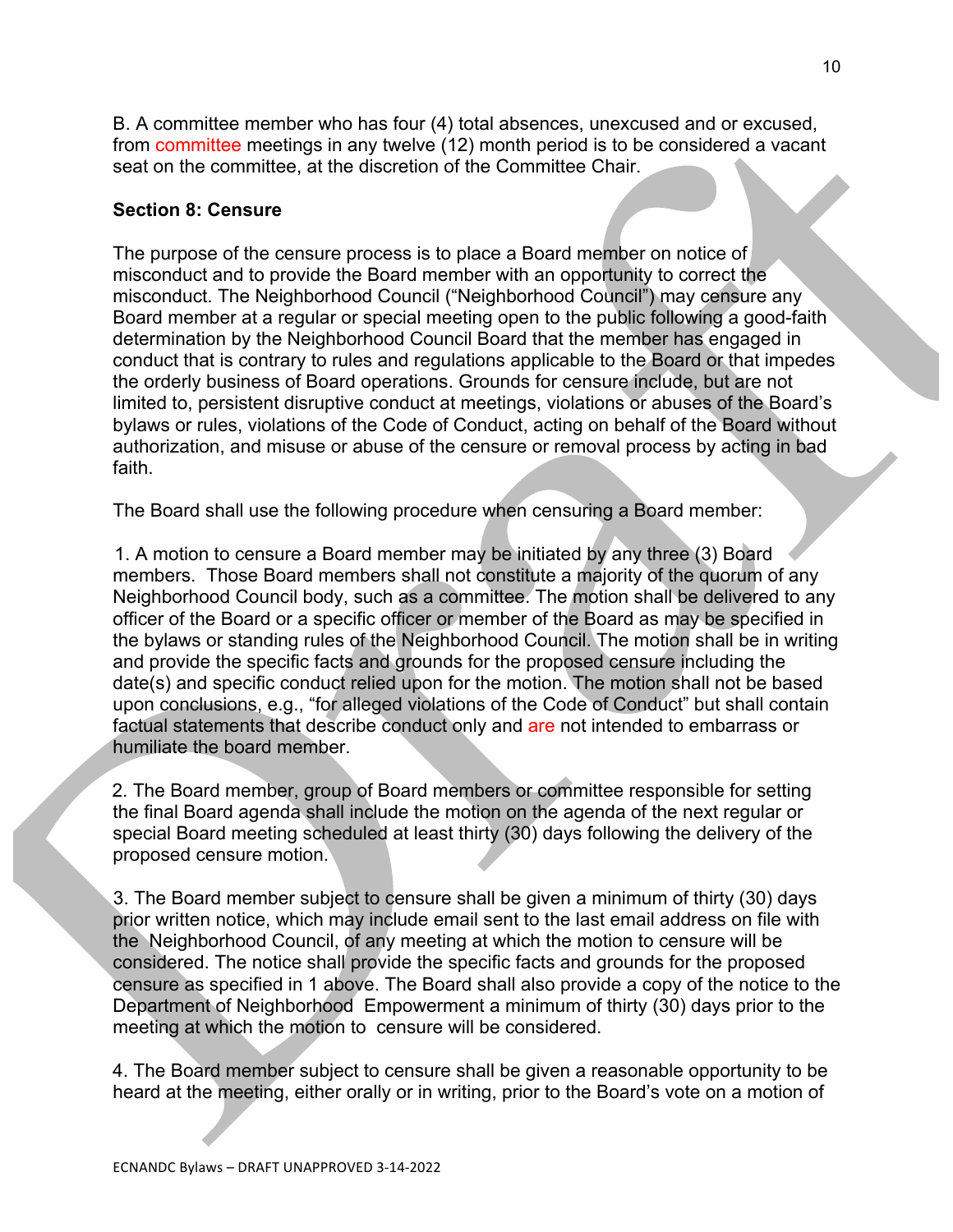censure.

5. The Board shall decide by a majority vote of those present and voting whether or not the Board member should be censured. The Board member who is the subject of the censure motion shall not be counted as part of the majority present and voting and shall not be allowed to vote. For the purpose of censure motions, abstentions shall not be counted as votes.

6. In no event shall a motion to censure a board member be heard by the Neighborhood Council within sixty (60) days of the next scheduled Board election or selection.

## **Section 9: Removal of Governing Board Members**

Any Board member may be removed by the Neighborhood Council ("Neighborhood Council") for cause, following a good faith determination by the Board that the member has engaged in conduct that is contrary to rules and regulations applicable to the Board or that impedes the orderly business of Board operations. A Board member shall not be subject to removal under this Policy, unless the member has been censured at least once pursuant to the Board of Neighborhood Commissioners' ("Commission") Censure Policy. Grounds for removal include, but are not limited to, persistent disruptive conduct at meetings, violations or abuses of the Board's bylaws or standing rules, violations of the Code of Conduct, acting on behalf of the Board without authorization, and misuse or abuse of the censure or removal processes by acting in bad faith.

The Board shall use the following procedure when removing a Board member: 1. A motion to remove a Board member may be initiated by any three (3) Board members.

Those Board members shall not constitute a majority of the quorum of any Neighborhood Council body, such as a committee. The proposed motion shall be delivered to any officer of the Board or a specific officer or member of the Board as may be specified in the bylaws or standing rules of the Neighborhood Council. The motion shall be in writing and provide the specific facts and grounds for the proposed removal action including the date(s) and specific conduct relied upon for the motion. The motion shall not be based upon conclusions, e.g., "for alleged violations of the Code of Conduct" but shall contain factual statements that describe conduct only and are not intended to embarrass or humiliate the board member. The motion to remove shall also include a copy of the prior censure motion and the date it was passed.

2. The Board member, group of Board members or committee responsible for setting the final Board agenda shall list and briefly describe the motion on the agenda of the next regular or special Board meeting scheduled at least thirty (30) days following the delivery of the proposed removal motion.

3. The Board member subject to removal shall be given a minimum of thirty (30) days prior written notice, which may include email sent to the last email address on file with the Neighborhood Council, of any meeting at which a motion to remove will be heard.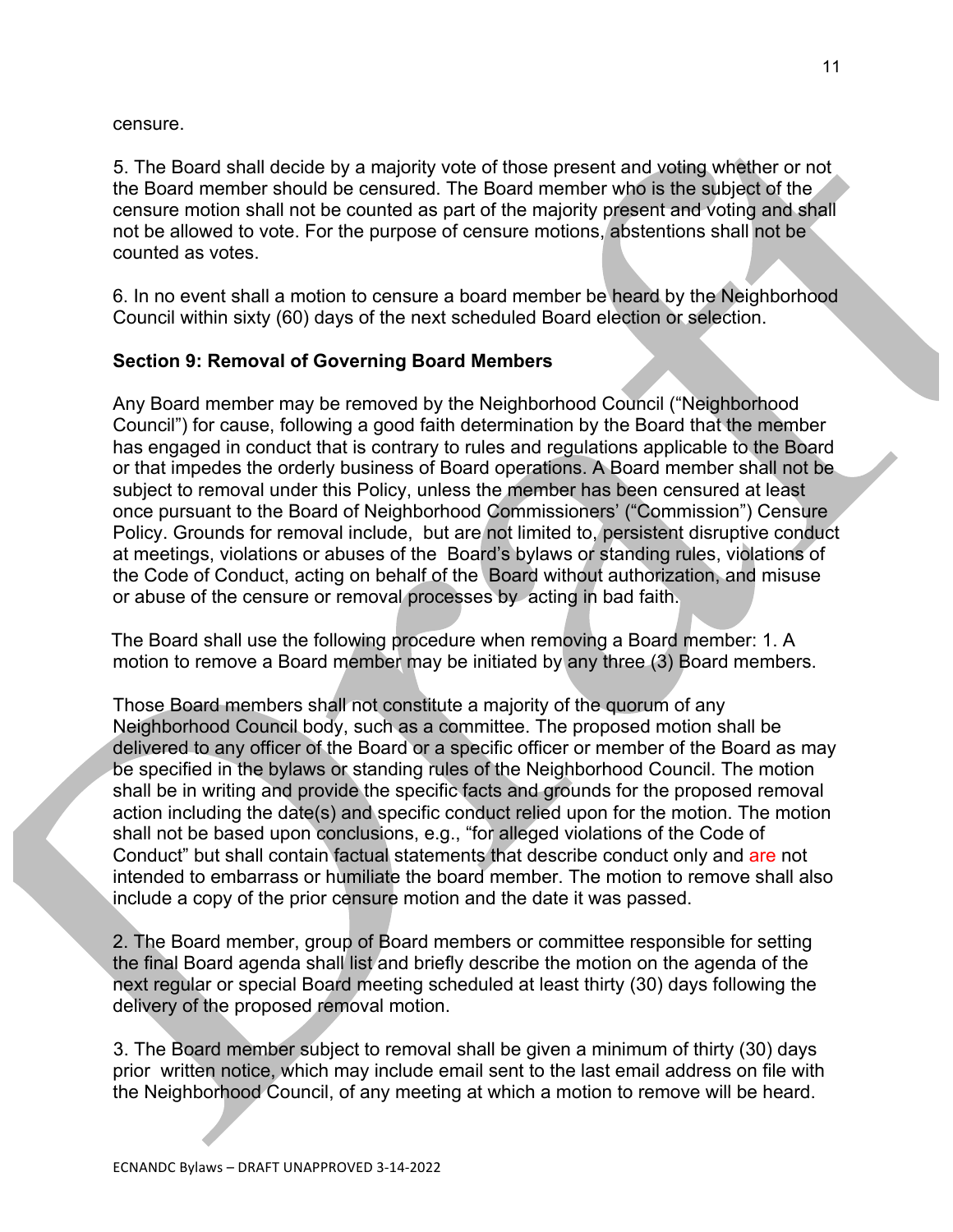The notice shall provide the specific facts and grounds for the proposed removal as specified in 1 above. The Board shall also provide a copy of the notice to the Department of Neighborhood Empowerment a minimum of thirty (30) days prior to any meeting at which a motion to remove will be considered.

4. The Board member subject to removal shall be given reasonable time to be heard at the meeting, either orally or in writing, prior to the Board's vote on a motion for removal.

5. The Board shall decide whether or not the Board member should be removed by an affirmative vote of two-thirds (2/3) of the currently sitting Board members. The Board member who is the subject of the removal motion shall not be allowed to vote and shall not be counted when determining the two-thirds (2/3) majority vote. For the purpose of the removal motion, abstentions shall not be counted as votes.

6. In no event shall a motion to remove a Board member be heard by the Neighborhood Council within sixty (60) days of the next election or selection.

7. The Commission (DONE) may review a Neighborhood Council's removal decision if requested to do so by the affected Board member. Once the request is made for the Commission to review the decision to remove, the Neighborhood Council voting to remove the board member may not fill the vacancy created by the removal until the Commission has made a decision on whether the removal was proper or the Commission declines to review the matter. The Commission's

Decision whether to hear or decline to hear the removal review request shall be sent in writing to the requestor and the Neighborhood Council within 30 days after the request for review is delivered.

8. A request for the Commission to review a Neighborhood Council's removal decision shall proceed as follows:

a. The request must be in writing and must be delivered to the Executive Assistant of the Commission or, in the absence of an Executive Assistant, to the President of the Commission within thirty (30) days of the date of the action by the Neighborhood Council to remove the Board member.

b. The request must state the basis for the review. The request shall not cite or present any evidence not considered by the Neighborhood Council but must address only procedural deficiencies.

c. If the Commission determines the request for review raises sufficient questions regarding procedural deficiencies and agrees to hear the review, it will be placed on the agenda of a regular or special meeting of the Commission within sixty (60) days of receipt of the request for review.

d. At the review the Commission will determine if the facts as presented support the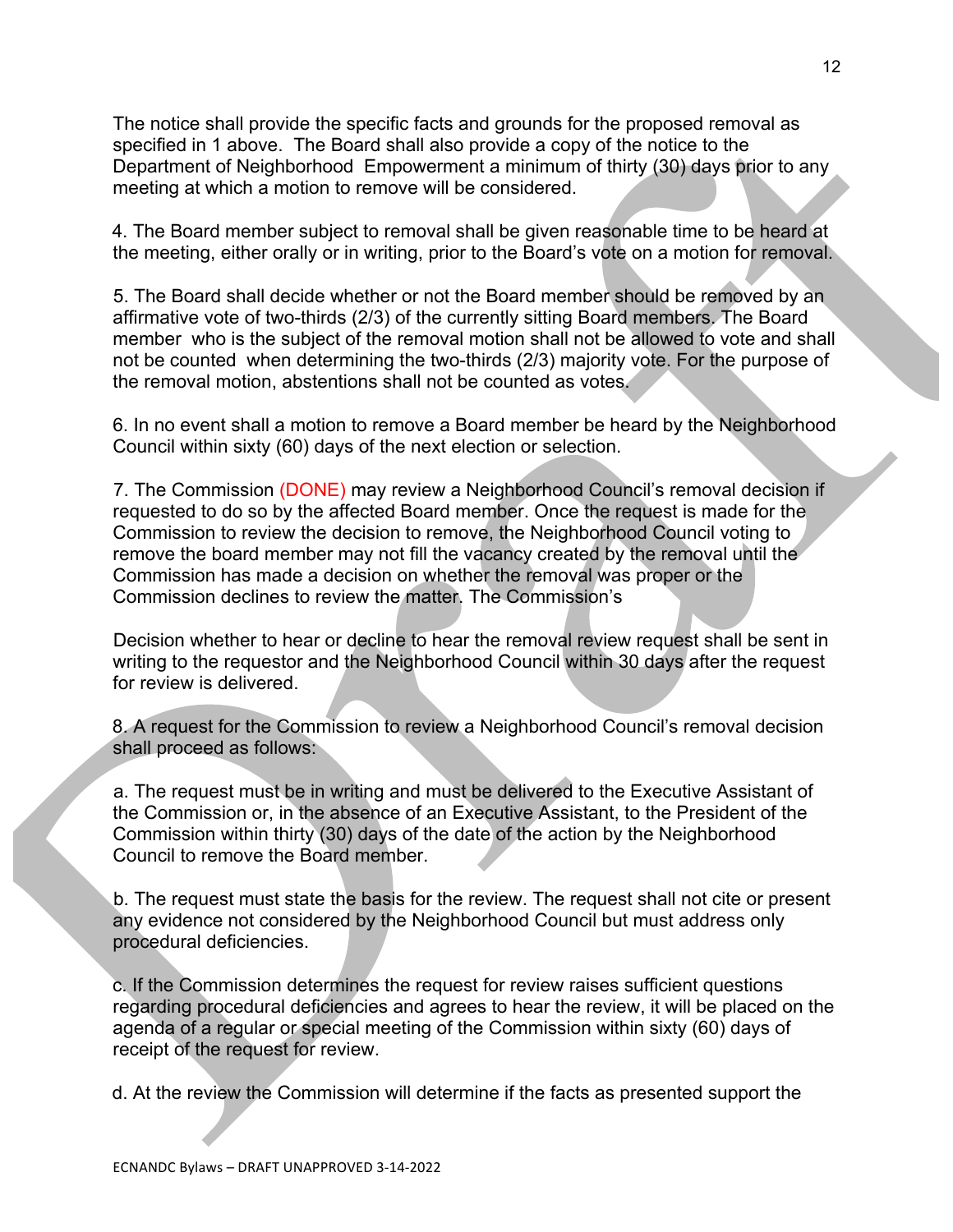removal motion and if the procedures set out in this policy were correctly applied.

e. If the Commission determines that there were either factual or procedural deficiencies, the Commission may either reinstate the Board member or return the matter to the Neighborhood Council for further consideration.

f. If the Commission returns the matter for further consideration and the Neighborhood Council does not act within sixty (60) days of the Commission's decision the Board member will be considered reinstated.

g. During the period of appeal the Board member shall not be counted as part of the Board for any quorum and shall not participate in any Board actions.

h. If the matter is returned to the Neighborhood Council for further consideration the Board member shall not be counted as part of the Board for any quorum and shall not participate in any Board actions until the Board takes action as requested by the Commission or until the expiration of the sixty (60) day time period.

9. This policy is not intended to restrict or eliminate a Neighborhood Council's ability to remove or render ineligible to serve, Board members who fail to attend meetings, join committees, maintain their stakeholder status, or perform other duties as may be described in the Neighborhood Council's bylaws and/or standing rules. Nor is it intended to limit a Neighborhood Council's ability to remove committee chairs or committee members according to the Neighborhood Council's bylaws and/or standing rules.

## **Section 10: Resignation**

Board members should submit their resignation in writing to the Secretary or Executive Board. Vacancies due to resignation shall be filled according to Article V Section 6.

## **Section 11: Community Outreach**

The Council shall direct that a system of outreach be instituted to inform stakeholders as to the existence and activities of the Council, including its Board elections, to find future leaders of the Council, and to encourage all stakeholders to seek leadership positions within the Council in which all members of the Board participate. Outreach also should be undertaken at public events and shall be coordinated with other Neighborhood Councils when appropriate.

In addition, the Council shall have a standing Community Committee (which Outreach is a subset of), which will report its activities and recommendations to the Board monthly at the regular Council meeting. The Council shall maintain a web site presence to disseminate information to Council stakeholders and others interested in the Council.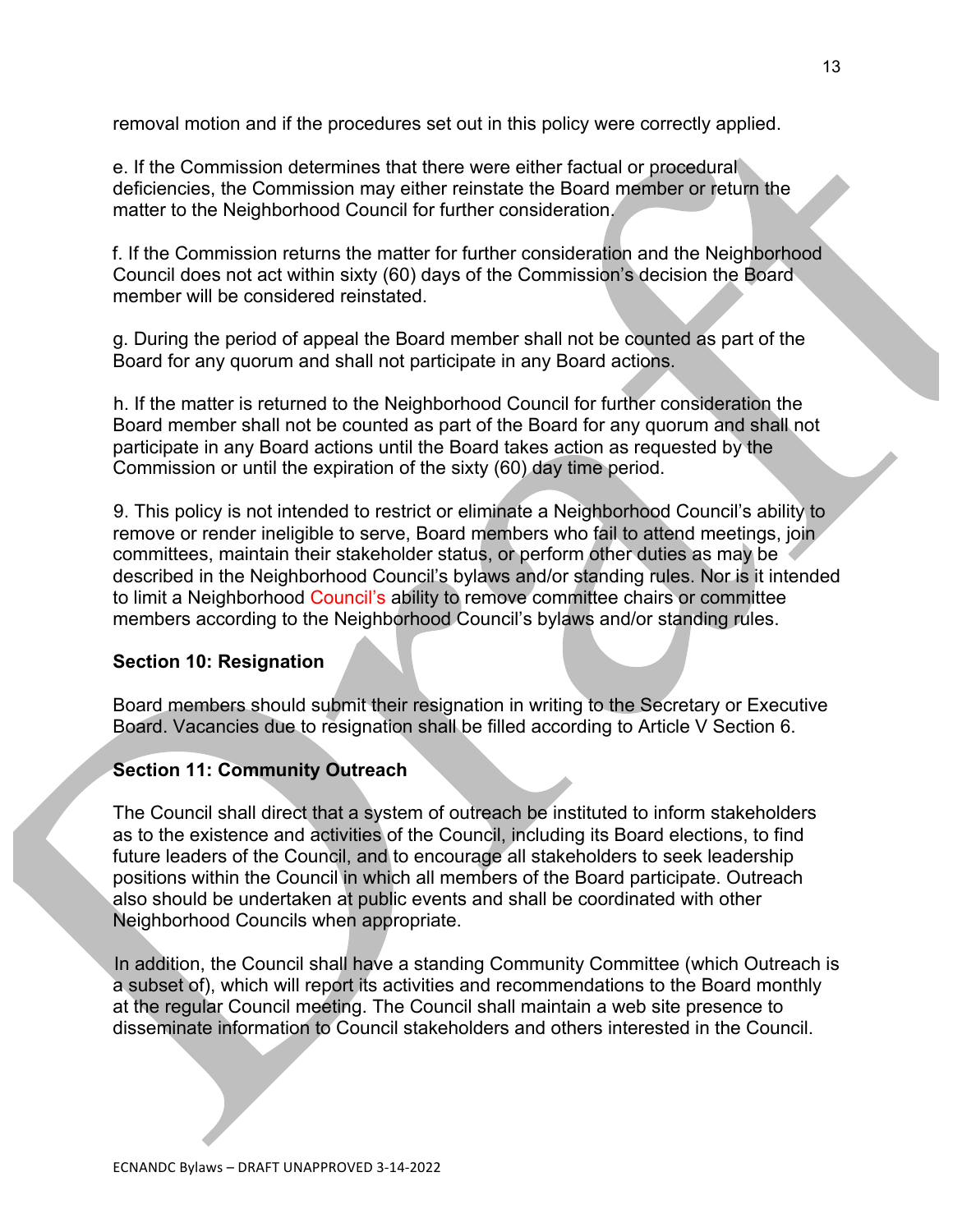## **ARTICLE VI Officers**

## **Section 1: Officers of the Board**

The officers of the Board ("Officers") shall include the following positions, which together comprise the Executive Committee: President, Vice President, Secretary, Treasurer, and Parliamentarian.

## **Section 2: Duties and Powers**

A. The President shall:

- 1. Preside over all regular meetings of the Board and the Executive Committee.
- 2. Recommend ECNANDC Ad Hoc Committees and ECNANDC Committee Chairs for approval by a majority vote of the Governing Body.
- 3. Represent the Council before other agencies and organizations.
- 4. Appoint Board member(s) to be representative(s) of this Neighborhood Development Council on other boards and / or committees.
- B. the Vice-President shall:
- 1. Perform the duties of the President in his/her absence.
- 2. Serve as an *ex-officio* member of committees and any other duties as directed by the President.
- C. The Secretary shall:
	- 1. Carry out the official correspondence of the Council.
	- 2. Keep minutes of meetings.
	- 3. Prepare and distribute agendas for each meeting of the Executive Committee and Board.
	- 4. Maintain and update all official Council documents.
	- 5. Keep an accurate attendance record and compile a quorum response prior to meetings.
	- 6. Update board and committee meeting schedules, agendas and minutes on ECNANDC website.
- D. The Treasurer shall:
	- 1. Oversee and be charged with the full custody and control of all Council funds and assets.
	- 2. 13
	- 3. Establish and oversee a system of bookkeeping and accounting for the Council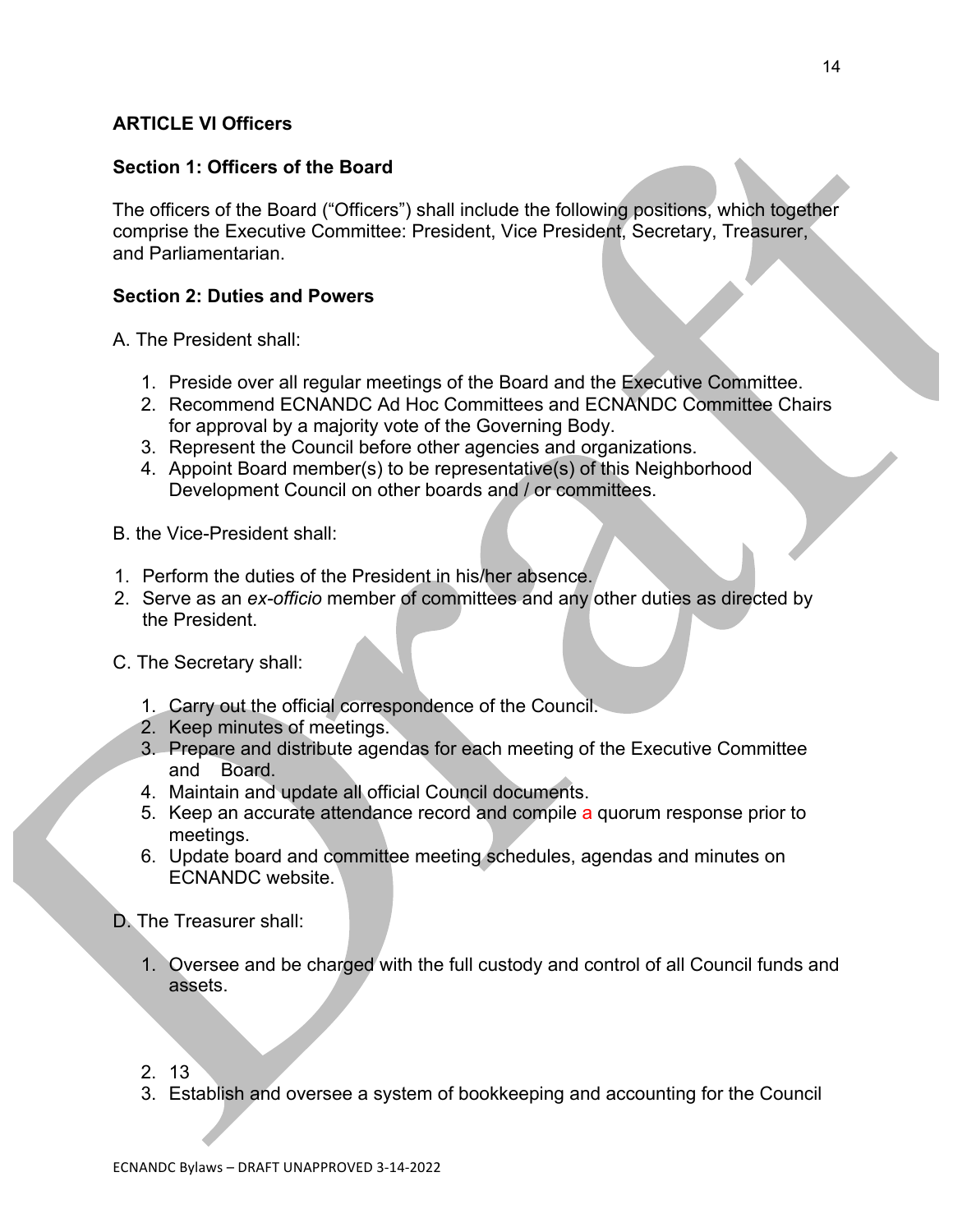ECNANDC Bylaws - DRAFT UNAPPROVED 3-14-2022

that complies with Generally Accepted Accounting Principles (GAAP) and conforms to all applicable Local, State, or Federal laws.

- 4. Request (as needed) authorization from the Board to retain professional assistance in creating bookkeeping and accounting systems.
- 5. Make a report, including a Monthly Expenditures Report (MER), to the Board on the ECNANDC finances at every regular meeting of the Board.
- 6. Treasurer will procure items as approved by the Board. Is the primary person responsible for procuring and may delegate if necessary.

E. The Parliamentarian shall:

1. Interpret all governing documents and for the Neighborhood Council; not limited to just the ECNANDC bylaws and Brown Act.

# **Section 3: Selection of Officers**

Officers are selected during the conducted elections of the Council except for the office of Treasurer, which is an appointed position filled as outlined in Article V, Section 1.

# **Section 4: Officer Terms**

Officers shall serve two (2) year terms per their elected positions and may stand for reelection per Article V, Section 4.

# **ARTICLE VII Committees**

# **Section 1: Standing Committees**

Standing committees of the Board will include, but are not limited to, the Executive Committee, Community Committee, Policy Committee, Marketing & Outreach Committee and Homelessness Committee.

# **Section 2: Ad Hoc Committees**

The Board may create Ad Hoc Committees as needed to deal with temporary issues.

# **Section 3: Committee Creation and Authorization**

A. Each Committee may hold an annual meeting to develop a strategic plan that will guide its work during the course of the year. The Committee's strategic plan may be presented to the Board for comment and approval at a regular meeting.

B. General Committee Rules

1. Standing or Ad Hoc committees may be established as deemed appropriate with approval of a simple majority of the Board.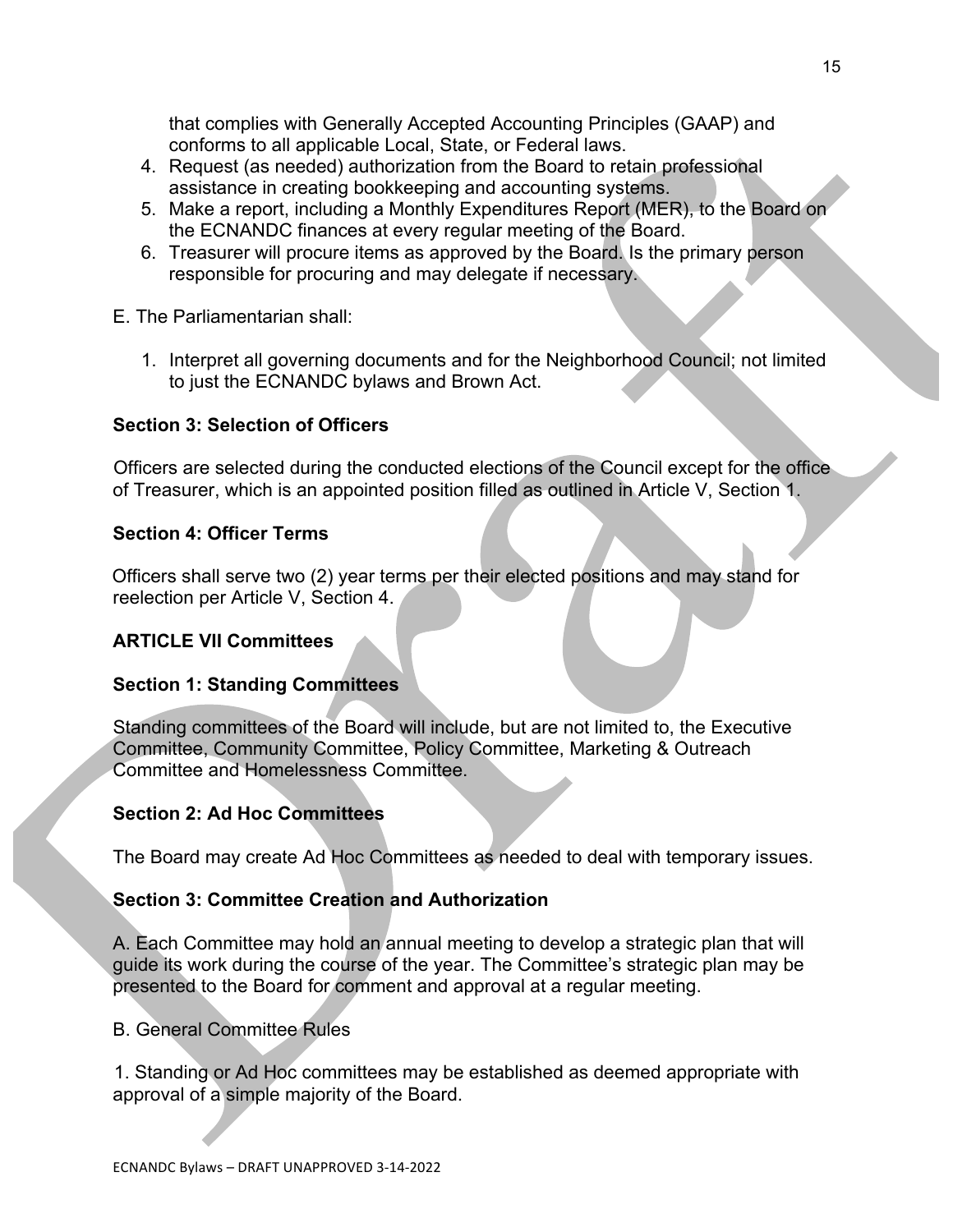2. All committees shall have a specific purpose.

3. An Ad Hoc committee shall also include a specific task and method of automatic dissolution.

4. All final committee actions are the purview of the full Board.

5. Number of Members: A committee must include at least two (2), but no more than four (4) Board members and include any number of stakeholders. A minimum of two board members must be present in order to conduct a committee meeting and any number of committee stakeholder committee members.

6. Quorum: A quorum for a committee meeting shall be a simple majority of its board designated members. A committee may make recommendations by a simple majority vote by committee members present.

7. Official Actions: A simple majority vote by the Committee members present and voting, not including abstentions, at a meeting shall be required to take official action.

8. Committee Chairs:

(i) Each committee shall have one (1) Chair or not more than two (2) Co-Chairs.

(ii) All committee chairs shall be appointed by the President with approval of a simple majority of the governing body at a duly constituted Board meeting.

### 9. Committee Reports:

(i) Each Committee shall report to the Board at each Regular Board Meeting. Reports and/or agenda points must be submitted in writing to the Secretary in order to be placed on the agenda.

(ii) All committee reports shall be presented by their respective committee chair or designated representative.

10. Official Statements: Any and all official Council positions and/or community impact statements originating in committee shall be approved by a vote of the Board prior to dissemination.

11. Event: All Standing Committees shall plan or participate in an event in alignment with the focus of their committee in order to expand the work of the committee and involvement of the community. The Committee's event plan shall be presented to the Governing Body at a regular meeting for comment and approval.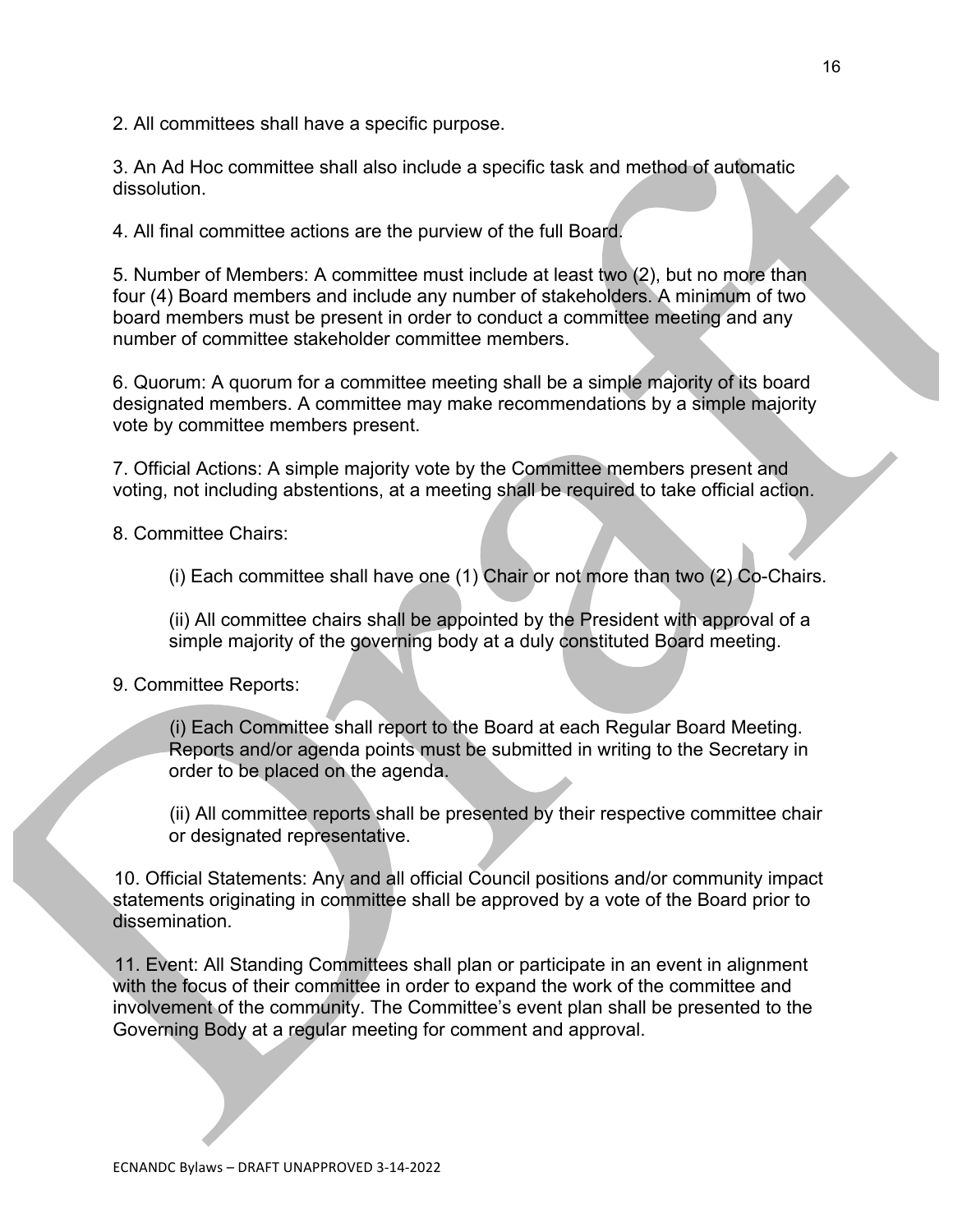## **ARTICLE VIII Meetings**

### **Section 1: Meeting Time and Place**

All meetings shall be held within the NANDC boundaries at a location, date and time set by the Board and shall be conducted in accordance with the Brown Act (California Government Code Section 54950-54963).

A. Regular Meetings - The Board shall meet monthly at regularly scheduled meetings on the first Thursday of the month. An Action Item requiring a vote by the Board must be specified in agenda public notices.

B. Special Meetings - The President or a majority of the Board shall be allowed to call a Special Council when needed.

## **Section 2: Agenda Setting**

Each public Board Meeting will have an opportunity for the Board to recommend agenda items for upcoming meetings. The final agenda shall be set by the Executive Committee. It needs to be noticed twenty-four (24) hours in advance. All regular and special Board and Committee agendas shall also be submitted to the Department of Neighborhood Empowerment (Department) per Brown Act time limits to be posted through the Early Notification System (ENS).

### **Section 4: Reconsideration**

Before the Board may reconsider any matter, the Board must approve a Motion for Reconsideration. The Motion must be approved by official action of the Board. If the Board determines an action should be reconsidered, the Board will agendize the action for the next Board meeting and will re-hear and take action on the subject of reconsideration. A Motion for Reconsideration must be properly placed on the agenda in accordance with the Brown Act.

### **ARTICLE IX Finances**

A. The ECNANDC shall maintain a budgeted account (subject to audit) funded by the Department.

B. Financial records and the budget of ECNANDC shall be maintained by the Treasurer and reviewed by the Executive Committee. Such records shall include (but are not limited to):

- 1. The projected and/or approved budget,
- 2. Disbursements Journal,
- 3. Credit Card Receipts Journal,
- 4. Expenditure Requests.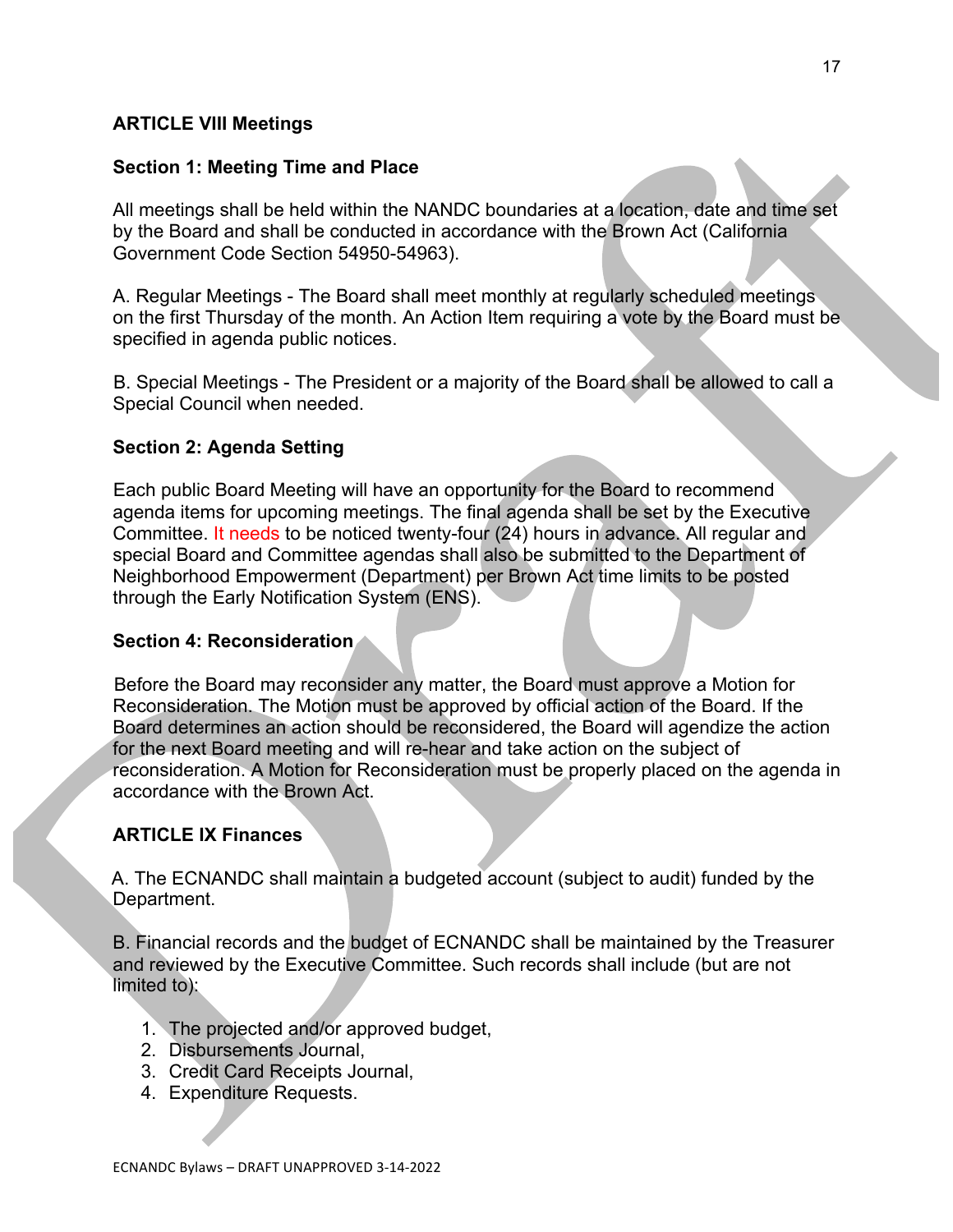C. Budget reconciliation shall be prepared monthly and presented to the Governing Board.

D. ECNANDC funds are used for ECNANDC generated programs or outside programs for area non-profits and public schools. Outside project ideas may be brought to the appropriate ECNANDC committee for possible planning and inclusion in ECNANDC programming. Nonprofits or public schools applying for funding may do so directly through our Neighborhood Purpose Grant (NPG).

E. All original receipts (and/or invoices) must be kept intact and submitted to the Department upon request and when applicable. A copy of all receipts and original (completed and approved) Funding Proposals, Expenditure Requests, and Office Supplies Requisitions shall be maintained by the Treasurer.

F. The appropriate forms must be completed and approved by the Treasurer and second signatory prior to the disbursement of any funds. An original, valid receipt or invoice must be provided when applicable.

G. Financial statements will be prepared in accordance with GAAP. The financial statements will describe the use of funds and include the amount appropriated, additional receipts, expenses paid, and the ending balance of the funding source.

H. A financial report (accompanied by related receipts) that has been approved by the ECNANDC Board shall be submitted to the Department monthly for accounting and auditing review. A copy of this report will also be posted on the ECNANDC website or the City Clerk's funding portal website.

I. All financial records will be maintained as public record and stored with the Treasurer. Any ECNANDC stakeholder can review the financial records by submitting a written request to the ECNANDC secretary. Once the written request has been received by the Council, the ECNANDC Executive Body must respond within thirty (30) days advising the stakeholder of a mutually convenient date and time to review the financial records.

J. Within two (2) weeks of an ECNANDC election, all financial records will be updated to reflect the appropriate officers in charge of the records.

## **Section 1: Administration of Election**

The Council's election will be conducted pursuant to any and all City ordinances, policies and procedures pertaining to Neighborhood Council elections.

## **Section 2: Governing Board Structure and Voting**

The number of Board seats, the eligibility requirements for holding any specific Board seats, and which stakeholders may vote for the Board seats are noted in Attachment B.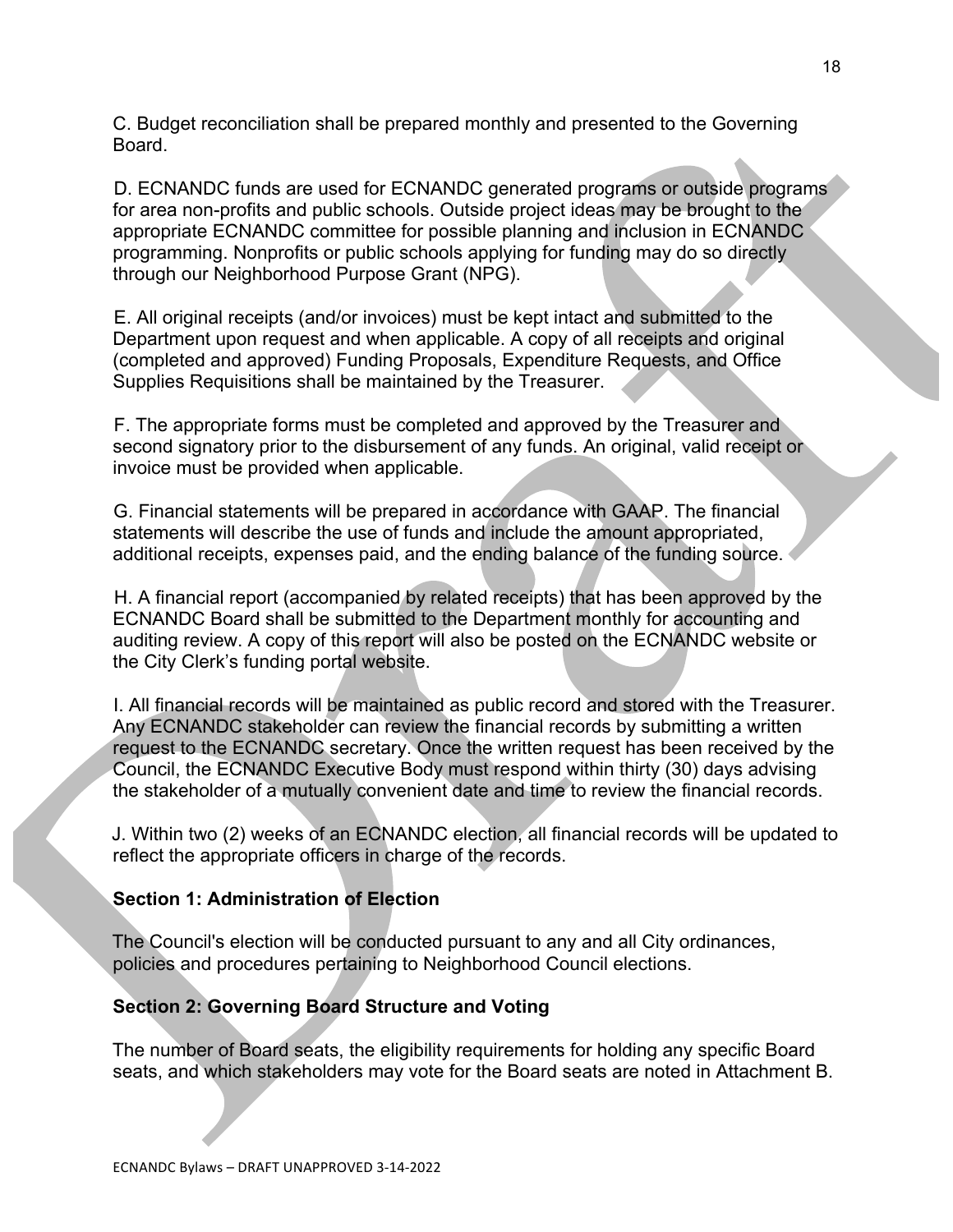## **Section 3: Minimum Voting Age**

All human beings sixteen (16) years of age or older that meet the criteria for the definition of stakeholder, as outlined in Article IV of these bylaws, shall be eligible to cast a ballot in the election.

## **Section 4: Method of Verifying Stakeholder Status**

Voters will verify their Stakeholder status through written self-affirmation.

## **Section 5: Restrictions on Candidates Running for Mult**i**ple Seats**

A candidate shall declare their candidacy for no more than one (1) position on the Board during a single election cycle

## **Section 6: Other Election Related Language**

A Candidate Forum must be held prior to polling. Each official candidate shall be given time to address stakeholders and participants at the Candidate Forum.

## **ARTICLE XI Grievance Procedures**

Any grievance must be submitted to the Board in writing. The Board will acknowledge the grievance within ten (10) working days of receipt of the written grievance. The Board will then schedule a meeting within forty-five (45) days in an attempt to resolve the grievance. In the event the grievance cannot be resolved by the Board, a mediator or arbitrator will be obtained for assistance. If the mediator or arbitrator is unable to resolve the issue, the grieved may, within ten (10) days, appeal to the Department who will make the final decision on the disposition of the grievance.

This formal grievance process is not intended to apply to stakeholders who simply disagree with a position or action by the Board at one of its meetings. Those grievances can be aired at Board meetings. This grievance process is intended to address matters involving procedural disputes, e.g., the Boards failure to comply with Board Rules or these Bylaws.

Board members may not file grievances against the Board, except as permitted under the City's grievance policy.

The Neighborhood Council grievance review process will be conducted pursuant to any and all City ordinances, policies and procedures pertaining to Neighborhood Council grievances.

The Board shall consult with its legal counsel, the Offices of the City Attorney, throughout this grievance review process.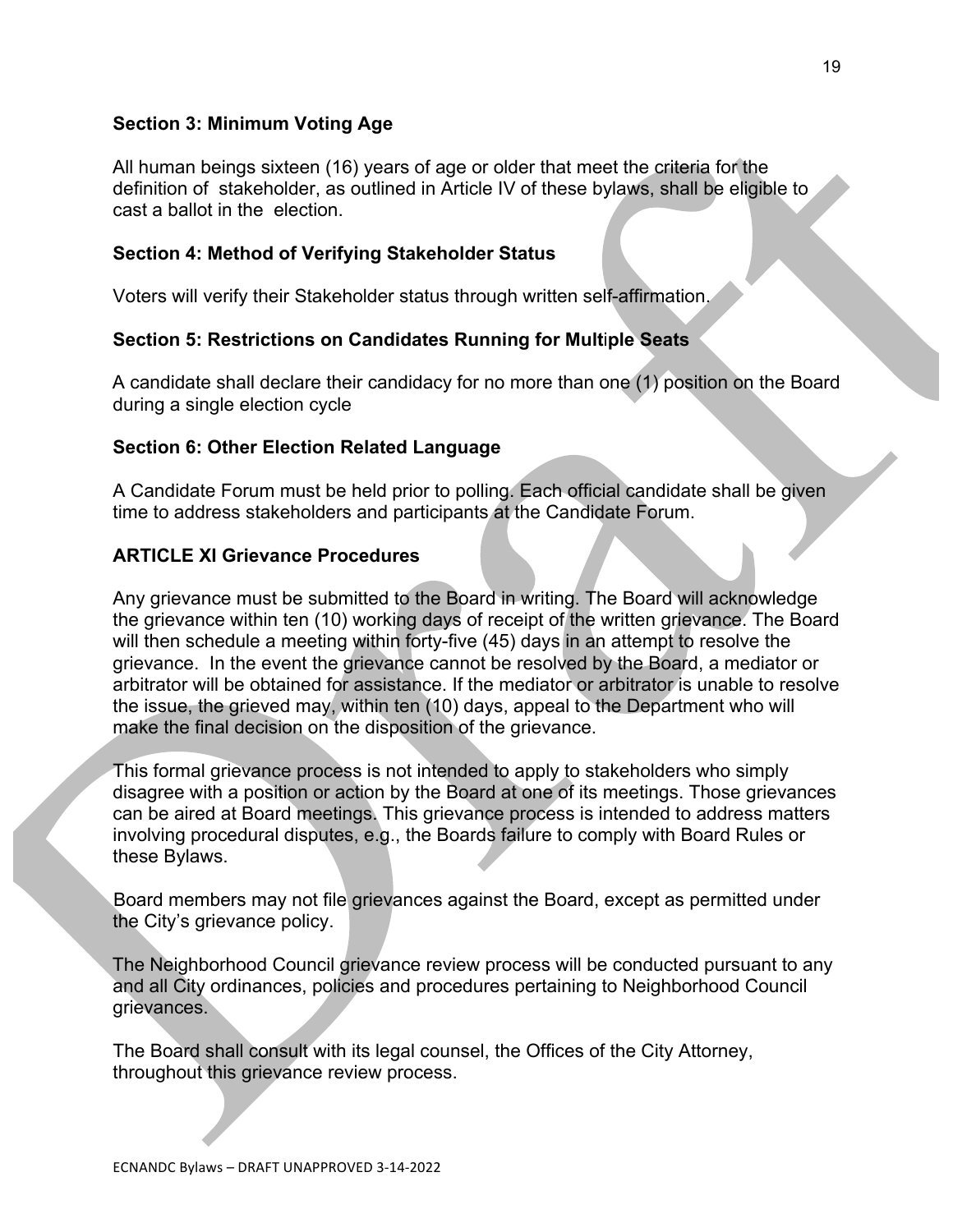## **ARTICLE XII Parliamentary Authority**

All meetings of the Board shall be governed by the rules of parliamentary procedure as contained in the (revised) Robert's Rule of Order, or as provided in the City of Los Angeles Municipal Code. The Board may adopt a written document such as a Policies and Procedures Manual. Nothing in such a manual shall be interpreted in conflict with these bylaws.

## **ARTICLE XIII Amendments**

The Bylaws and Operating Guidelines shall be amended by a majority vote of the Board. The Board must request, from the Department, an application to change or adjust the By-laws.

## **ARTICLE XIV Compliance**

The Council, its representatives, and all Community Stakeholders shall comply with these Bylaws and with any additional Standing Rules or Procedures as may be adopted by the Board as well as all local, county, state and federal laws, including, without limitation, the

Plan for Citywide System of Government (Plan), the City Code of Conduct, the City Governmental Ethics Ordinance (*Los Angeles Municipal Code Section 49.5.1*), the Brown Act (*California Government Code Section 54950.5 et seq*.), the Public Records Act, the American Disabilities Act, and all laws and governmental policies pertaining to Conflicts of Interest.

## **Section 1: Code of Civility**

The Council, its representatives, and all Community Stakeholders shall conduct all Council business in a civil, professional and respectful manner. Board members will abide by the Commission's Neighborhood Council Board Member Code of Conduct Policy.

## **Section 2: Training**

All Board members shall take ethics and funding training prior to making motions and voting on funding related matters.

## **Section 3: Self-Assessment**

Every year, the Council shall conduct a self-assessment.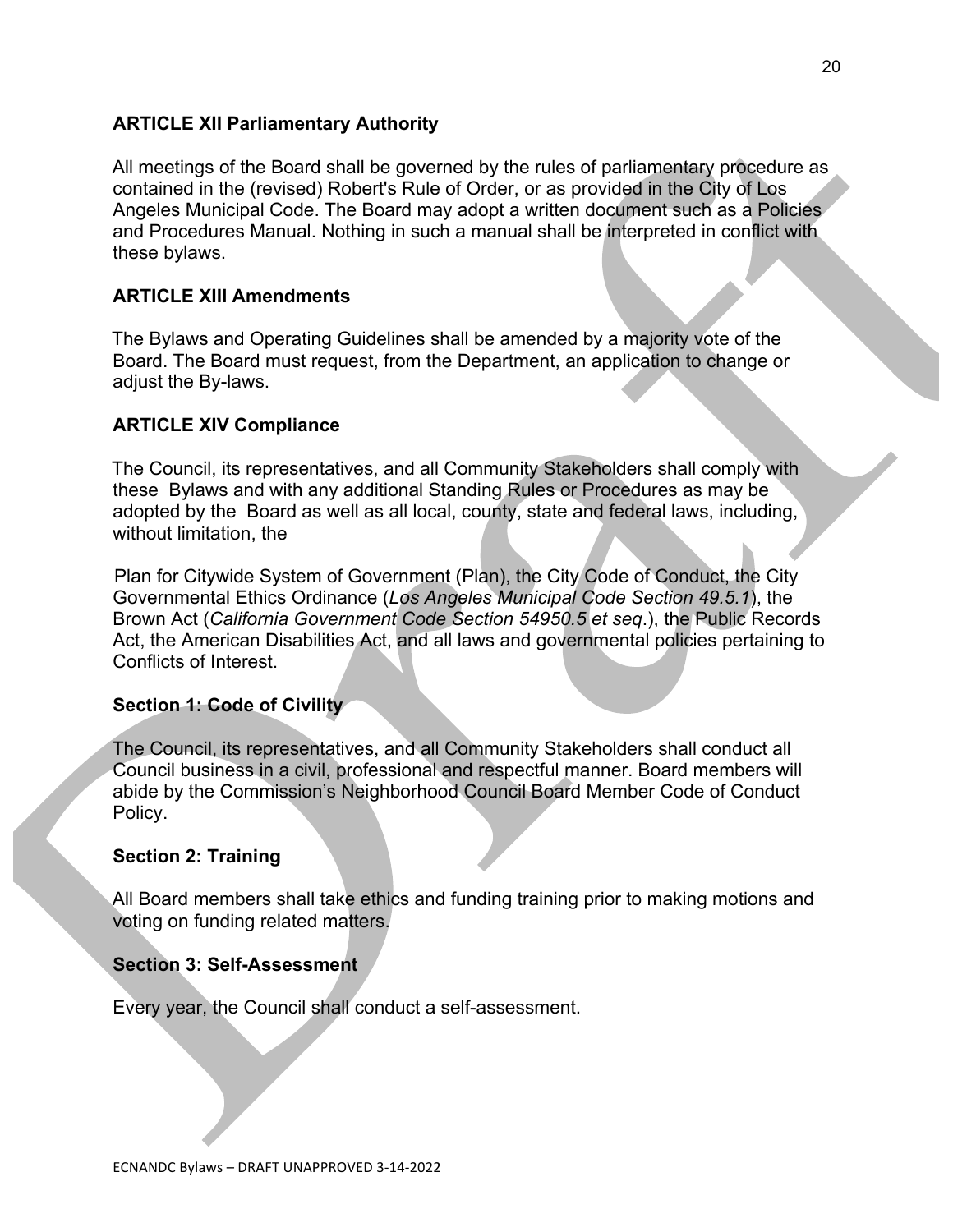### **ATTACHMENT A Map of Empowerment Congress North Area Neighborhood Development Council**

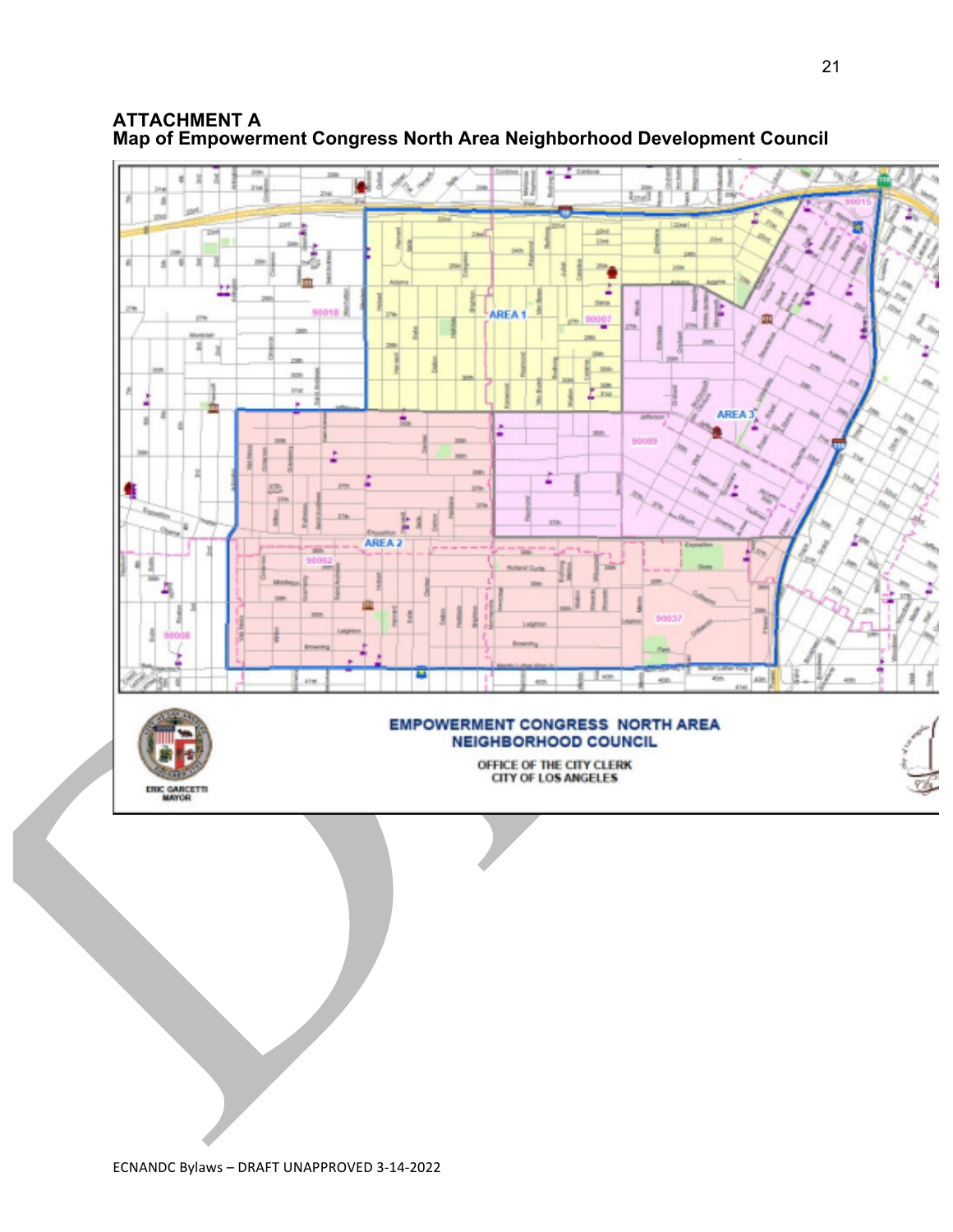# **ATTACHMENT B Governing Board Structure and Voting**

Empowerment Congress North Area Neighborhood Development Council – 15 Board **Seats** 

| President<br>Term: 2 Years             | $\mathbf{1}$   | Elected | Stakeholder who lives, works,<br>owns a business, owns real<br>estate, attends school or<br>attends religious organization<br>within the council boundary<br>and who is 16 years or older. | Stakeholders who<br>live, work, own a<br>business, own real<br>estate, attend<br>school or attend<br>religious<br>organization within<br>the council<br>boundary and who<br>are 16 years or<br>older. |
|----------------------------------------|----------------|---------|--------------------------------------------------------------------------------------------------------------------------------------------------------------------------------------------|-------------------------------------------------------------------------------------------------------------------------------------------------------------------------------------------------------|
| <b>Vice President</b><br>Term: 2 Years | $\mathbf{1}$   | Elected | Stakeholder who lives, works,<br>owns a business, owns real<br>estate, attends school or<br>attends religious organization<br>within the council boundary<br>and who is 16 years or older. | Stakeholders who<br>live, work, own a<br>business, own real<br>estate, attend<br>school or attend<br>religious<br>organization within<br>the council<br>boundary and who<br>are 16 years or<br>older. |
| Secretary<br>Term: 2 Years             | $\overline{1}$ | Elected | Stakeholder who lives, works,<br>owns a business, owns real<br>estate, attends school or<br>attends religious organization<br>within the council boundary<br>and who is 16 years or older. | Stakeholders who<br>live, work, own a<br>business, own real<br>estate, attend<br>school or attend<br>religious<br>organization within<br>the council<br>boundary and who<br>are 16 years or<br>older. |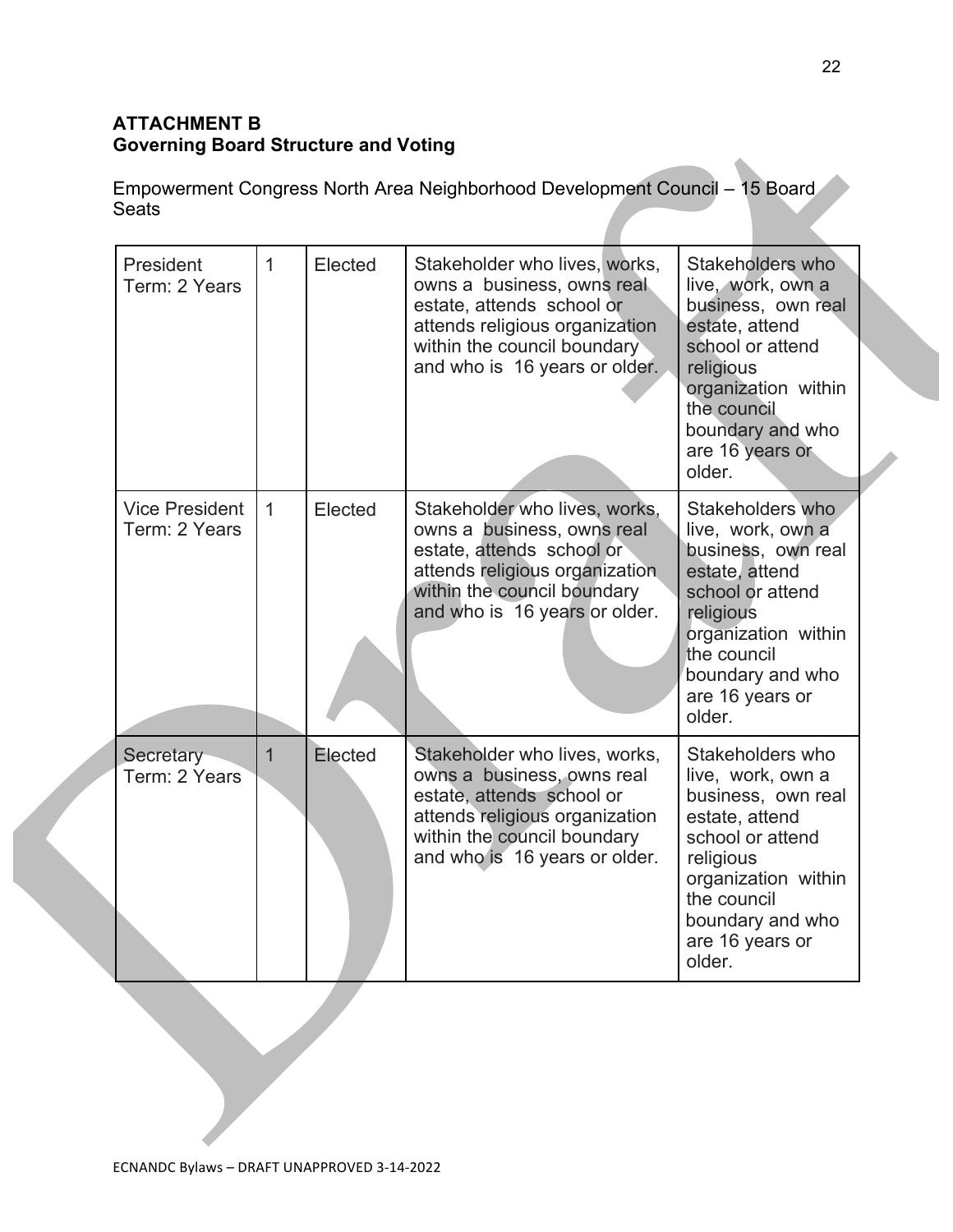| <b>Treasurer</b><br>Term: 2 Years                                  | $\mathbf{1}$   | Appointed | Stakeholder who lives, works,<br>owns a business, owns real<br>estate, attends school or<br>attends religious organization<br>within the council boundary<br>and who is 16 years or older. | <b>Board Appointed</b>                                                                                                                                                               |  |
|--------------------------------------------------------------------|----------------|-----------|--------------------------------------------------------------------------------------------------------------------------------------------------------------------------------------------|--------------------------------------------------------------------------------------------------------------------------------------------------------------------------------------|--|
| <b>USC</b><br>Staff/Student<br>Representativ<br>e Term: 2<br>Years | 1              | Appointed | Stakeholder who is employed<br>as faculty or staff by USC or<br>one of its subsidiary entities or<br>who attends USC as a student<br>and who is 16 years or older.                         | <b>Board Appointed</b>                                                                                                                                                               |  |
| <b>Business</b><br>Representative<br>Term: 2 Years                 | 1              | Appointed | Stakeholder who holds an LA<br>City business license and who<br>lives, works, or owns a<br>business within the council<br>boundary and is 16 years or<br>older.                            | <b>Board Appointed</b>                                                                                                                                                               |  |
| At-Large<br>Elected<br>Representative<br>Term: 2 Years             | $\overline{2}$ | Appointed | Stakeholder who lives, works,<br>owns a business, owns real<br>estate, attends school or<br>attends religious organization<br>within the council boundary<br>and who is 16 years or older. | <b>Board Appointed</b>                                                                                                                                                               |  |
| At-Large<br>Elected<br>Representative<br>Term: 2 Years             | 1              | Elected   | Stakeholder who lives, works,<br>owns a business, owns real<br>estate, attends school or<br>attends religious organization<br>within the council boundary<br>and who is 16 years or older. | Stakeholders who<br>are 16 years or<br>older.                                                                                                                                        |  |
| Area 1<br>Representative<br>s Term: 2<br>Years                     | $\overline{2}$ | Elected   | Stakeholders who live, work,<br>own a business, own real<br>estate, attend school or<br>attend religious organization<br>within Area 1 and who are 16<br>years or older.                   | Stakeholders who<br>live, work, own a<br>business, own real<br>estate, attend<br>school or attend<br>religious<br>organization within<br>Area 1 and who<br>are 16 years or<br>older. |  |
|                                                                    |                |           |                                                                                                                                                                                            |                                                                                                                                                                                      |  |